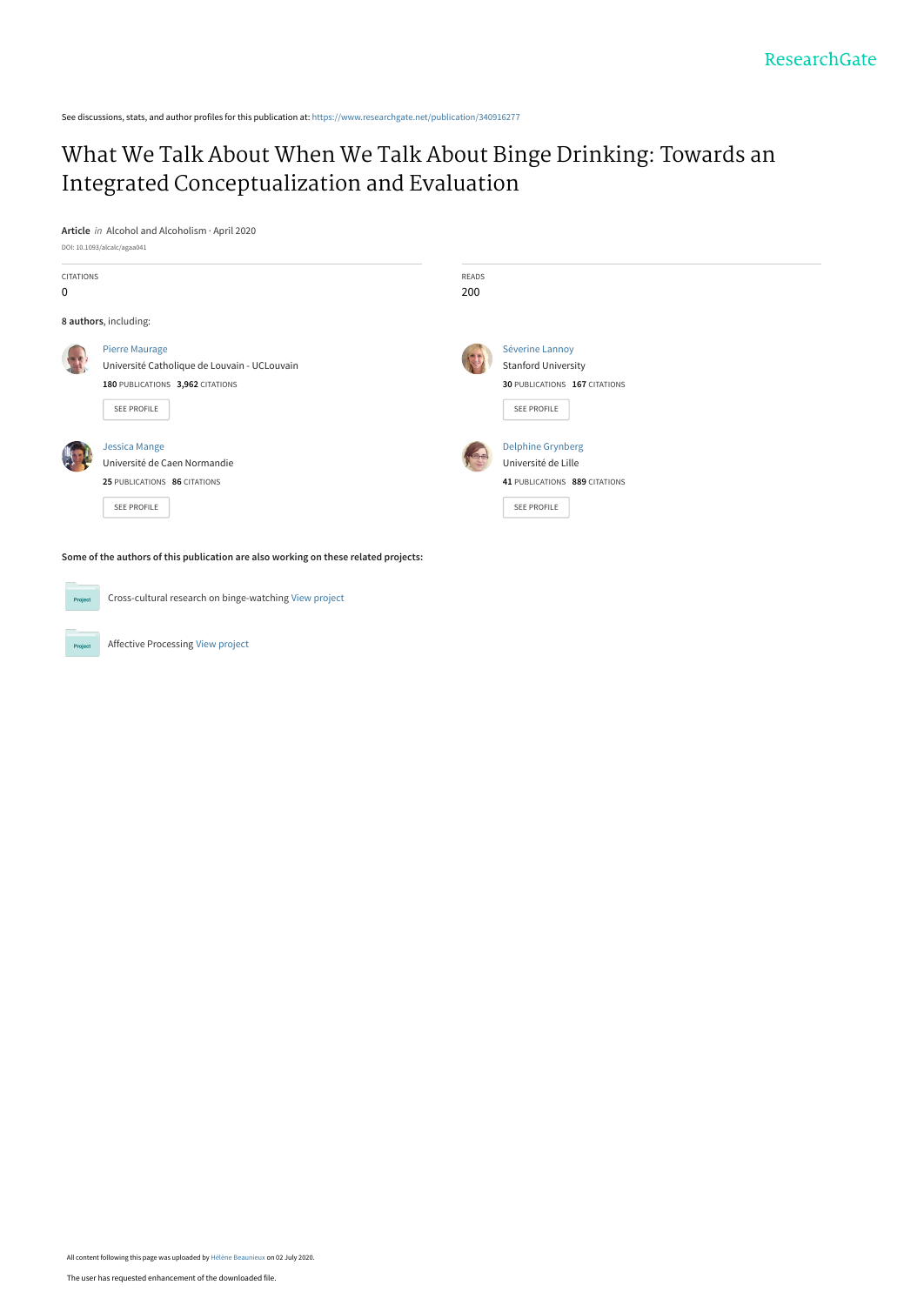Review

# **What We Talk About When We Talk About Binge Drinking: Towards an Integrated Conceptualization and Evaluation**

**Pierre Maurag[e](http://orcid.org/0000-0003-0197-0810) 1 , \*, Séverine Lannoy 2 , Jessica Mange [3](http://orcid.org/0000-0001-6279-4721) , Delphine Grynberg 4 , 5 , Hélène Beaunieux 3 , Ingrid Banovic 6 , Fabien Giersk[i](http://orcid.org/0000-0001-9168-2024) 7 , <sup>8</sup> and Mickaël Naassil[a](https://orcid.org/0000-0002-9788-0918) 8**

1 Louvain Experimental Psychopathology ResearchGroup (LEP), Psychological Science Research Institute, UCLouvain, Louvain-la-Neuve 1348, Belgium, <sup>2</sup>Department of Psychiatry and Behavioral Sciences, Stanford University, Stanford 94305, CA, USA, <sup>3</sup>Laboratoire de Psychologie Caen Normandie (LPCN; EA 7452), University of Caen Normandy, Caen 14032, France, <sup>4</sup>SCALab UMR 9193, Sciences Cognitives et Sciences Affectives, University of Lille, CNRS, CHU Lille, Lille 59000, France, <sup>5</sup> Institut Universitaire de France, Paris 75231, France , <sup>6</sup>CRFDP EA 7475, University of Rouen Normandie, Rouen 76000, France, <sup>7</sup>Cognition, Health, Society Laboratory (C2S-EA 6291), University of Reims Champagne Ardenne (URCA), Reims 51571, France, and <sup>8</sup>INSERM UMR 1247, Research Group on Alcohol and Pharmacodependences, GRAP, University of Picardie Jules Verne, Amiens 80025, France

\*Corresponding author: Université catholique de Louvain, Faculté de Psychologie, Place du Cardinal Mercier, 10, B-1348 Louvain-la-Neuve, Belgium. Tel: +32-10-474804; Fax: +32-10-473774; E-mail: pierre.maurage@uclouvain.be

Received 10 March 2020; Revised 17 April 2020; Editorial Decision 24 April 2020; Accepted 24 April 2020

# **Abstract**

**Rationale**: Binge drinking (BD), characterized by recurring alternations between intense intoxication episodes and abstinence periods, is the most frequent alcohol consumption pattern in youth and is growing in prevalence among older adults. Many studies have underlined the specific harmful impact of this habit by showing impaired abilities in a wide range of cognitive functions among binge drinkers, as well as modifications of brain structure and function.

**Aims**: Several controversies and inconsistencies currently hamper the harmonious development of the field and the recognition of BD as a specific alcohol consumption pattern. The main concern is the absence of consensual BD conceptualization, leading to variability in experimental group selection and alcohol consumption evaluation. The present paper aims at overcoming this key issue through a two-step approach.

**Methods and conclusions**: First, a literature review allows proposing an integrated BD conceptualization, distinguishing it from other subclinical alcohol consumption patterns. Six specific characteristics of BD are identified, namely, (1) the presence of physiological symptoms related to BD episodes, (2) the presence of psychological symptoms related to BD episodes, (3) the ratio of BD episodes compared to all alcohol drinking occasions, (4) the frequency of BD episodes, (5) the consumption speed and (6) the alternation between BD episodes and soberness periods. Second, capitalizing on this conceptual clarification, we propose an evaluation protocol jointly measuring these six BD characteristics. Finally, several research perspectives are presented to refine the proposed conceptualization.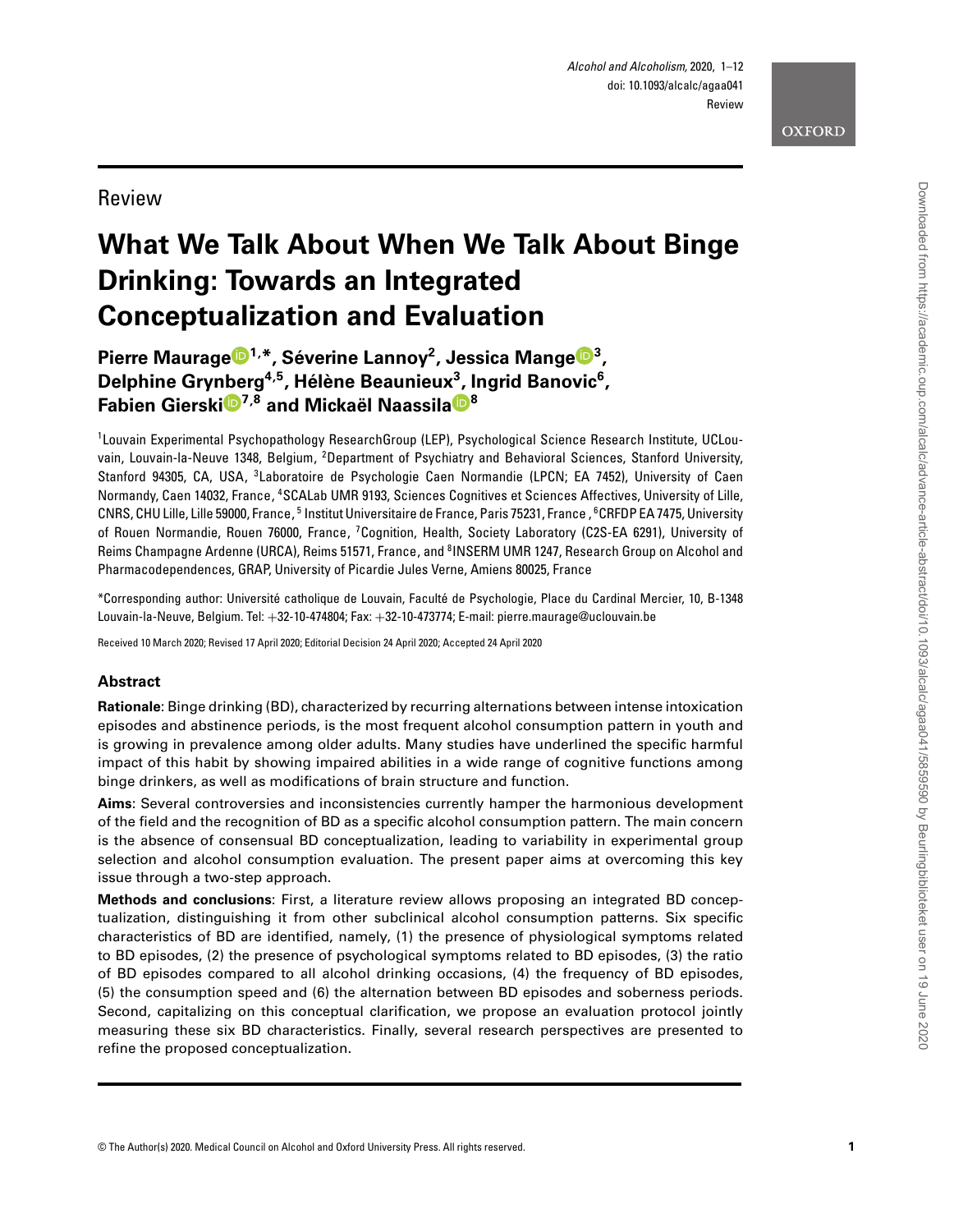## **INTRODUCTION**

Excessive alcohol consumption is a key public health problem worldwide [\(World Health Organization, 2018\)](#page-12-0). Its cognitive and cerebral correlates have been investigated for decades, but this approach has long been focused on acute alcohol consumption (e.g. Bjork and [Gilman, 2014\) and severe alcohol use disorders \(AUD; e.g.](#page-9-0) Bühler [and Mann, 2011\). Following preliminary data showing the delete](#page-9-1)rious impact of other consumption patterns (e.g. 'social' or intense episodic consumption), an expansion of the alcohol consumption modes investigated has occurred. This new experimental avenue has been reinforced by the nosographic switch from categorical (DSM-IV) to dimensional (DSM-5) AUD approach, integrating subclinical alcohol consumption patterns (i.e. mild/moderate AUD). Accordingly, studies have shown that, even at subclinical levels, excessive alcohol consumption (e.g. heavy or hazardous drinking) has massive physio[logical, psychological and cerebral consequences \(e.g.](#page-12-1) Topiwala et al., 2017).

Among these consumption patterns, binge drinking (BD) has raised as a major research topic due to its ubiquity and widespread effects [\(Rolland and Naassila, 2017\)](#page-11-0). While some debates have long persisted regarding terminology (e.g. [Moskalewicz, 2011;](#page-11-1) Ceballos [and Babor, 2017\), BD is now the dominant concept used to charac](#page-9-2)terize individuals presenting excessive (i.e. leading to drunkenness) but episodic alcohol consumption (see Carbia et al[., 2018;](#page-9-3) Lannoy et al., 2019a [for recent reviews\). The repetition of such drunkenness](#page-10-0) episodes results in an alternation between intense alcohol intoxications and abstinence periods, constituting a specific alcohol consumption pattern. BD pattern (i.e. the repetition of BD episodes) is the most prevalent alcohol-related habit among youth in Western countries [\(Dormal](#page-10-1) et al., 2019), 40% of young adults reporting at least one BD episode per month during the last 6 months. Converging data have demonstrated the rapid and long-lasting psychological and cerebral impacts of BD pattern [\(Carbia](#page-9-3) et al., 2018). The specific neurotoxicity of this habit results from the repetition of intoxication–abstinence cycles, leading to multiple withdrawals that are particularly harmful for the brain. This even led to the 'continuum hypothesis' suggesting that BD pattern might constitute the first step towards severe AUD: neurocognitive impairments would initiate the addictive vicious circle by reducing inhibitory abilities and increasing automatic attraction towards alcohol [\(Enoch, 2006\)](#page-10-2). BD studies have thus gained a central position in the alcohol-related field, but several limits hinder their development.

Indeed, despite the global consensus that BD pattern is associated with reduced neurocognitive abilities, contradictory results have been reported (e.g. Bø et al[., 2016a\)](#page-9-4) and the validity of the 'continuum hypothesis' is widely debated (Lannoy et al[., 2019a\)](#page-10-0). These controversies are centrally resulting from inter-study inconsistencies on BD conceptualization, operationalization and measure. Beyond the general view that BD is characterized by episodic intense intoxications, massive variations exist across studies regarding the conceptualization of BD episodes and BD consumption mode. This provokes inconsistencies in the selection criteria applied and alcoholrelated factors measured, leading to heterogeneity across studies regarding the BD population selected, hence influencing the results. There is thus a need to elaborate a consensual conceptualization of BD but also a reliable BD measure to be uniformly applied in future studies, ensuring their comparability. This paper aims, through a comprehensive literature review, to overcome these limits by (1) proposing an integrated description of the core characteristics of BD habits in youth, and (2) offering a short but complete protocol to

efficiently measure BD in future studies. We will then describe several research avenues proposing an experimental plan to validate and refine our proposals.

# **WHAT ARE THE CORE CHARACTERISTICS OF BD?**

# Current BD definition

Several attempts have proposed BD definitions (e.g. the NIAAA Workshops in 2001 and 2003) but the potential criteria are still debated (e.g. Special issues in Psychology of Addictive Behaviors— 2001 and Addiction—2016). All definitions consider the quantity of alcohol consumed through blood alcohol concentration (BAC) or more generally standard alcohol dose measures [\(Table 1\)](#page-3-0). Some also distinguish gender profiles [\(Wechsler](#page-12-2) et al., 1995), focus on quantity (WHO), drinking speed (National Institute on Alcohol Abuse and Alcoholism, NIAAA) and/or frequency [\(Presley and Pimentel, 2006\)](#page-11-2) or even propose supplementary parameters (e.g. percentage of drunkenness episodes, [Townshend and Duka, 2002\)](#page-12-3).

The NIAAA definition has emerged as the most consensual one. It focuses on consumption quantity and speed, defining BD as the consumption of  $> 56 g<sup>1</sup>$  (women) or 70 g (men) of ethanol in less than 2 hours, bringing BAC to at least 0.08%. Three main arguments are supporting this definition: (1) it constitutes a relevant risk marker, due to its ability to identify high-risk samples and its predictive value regarding AUD development [\(Wechsler](#page-12-4) et al., 1994); (2) it standardizes the use of a succinct term, namely, BD, conveying a consistent operationalization and offering an understandable framework to communicate risk-related concepts (Naimi et al[., 2003\)](#page-11-3); and (3) the prevalence and correlates of BD measures based on this definition are well documented.

Despite its widespread use, this definition only considering drinking quantity and speed has been criticized in three main ways: (1) it approximates drinking quantity by the number of 'standard doses' consumed (which vary in ethanol content across countries, creating potential confusions) and ignores consumer's physical characteristics (such as tolerance, sex and body mass index) influencing the estimated BAC (eBAC); (2) it does not consider BD frequency, whereas this factor is crucial to differentiate low-risk and problematic drinking [\(Presley and Pimentel, 2006\)](#page-11-2); and (3) it determines standardized cut-offs, which is useful for public health surveillance, populations comparisons and longitudinal studies, but has been criticized. Regarding cut-off usefulness, the issue is to focus either on a behavior (measured on a continuum) or on a classification according to this behavior (leading to dichotomized categories). Applying a cut-off on continuous data can generate erroneous dichotomization, considering people from different groups as qualitatively different and leading to low sensitivity or inaccurate labeling (Pearson et al., [2016\). Regarding cut-off threshold, even considering the link between](#page-11-4) BD and AUD as monotonic rather than linear, the threshold relevance is questionable. [Pearson](#page-11-4) et al. (2016) argued that any cut-off distinguishing lighter from higher drinkers could obtain similar results, some other cut-offs even being more convincing (e.g. 84/98 g, [Read](#page-11-5)

<span id="page-2-0"></span><sup>1</sup> To avoid any confusion due to variations across countries and studies regarding the terms used (e.g. alcohol 'doses', 'units', 'drinks') and their related alcohol content, these terms will be systematically converted in the corresponding number of grams of pure ethanol (the correspondence with doses/units/drinks is given in [Table 1\)](#page-3-0).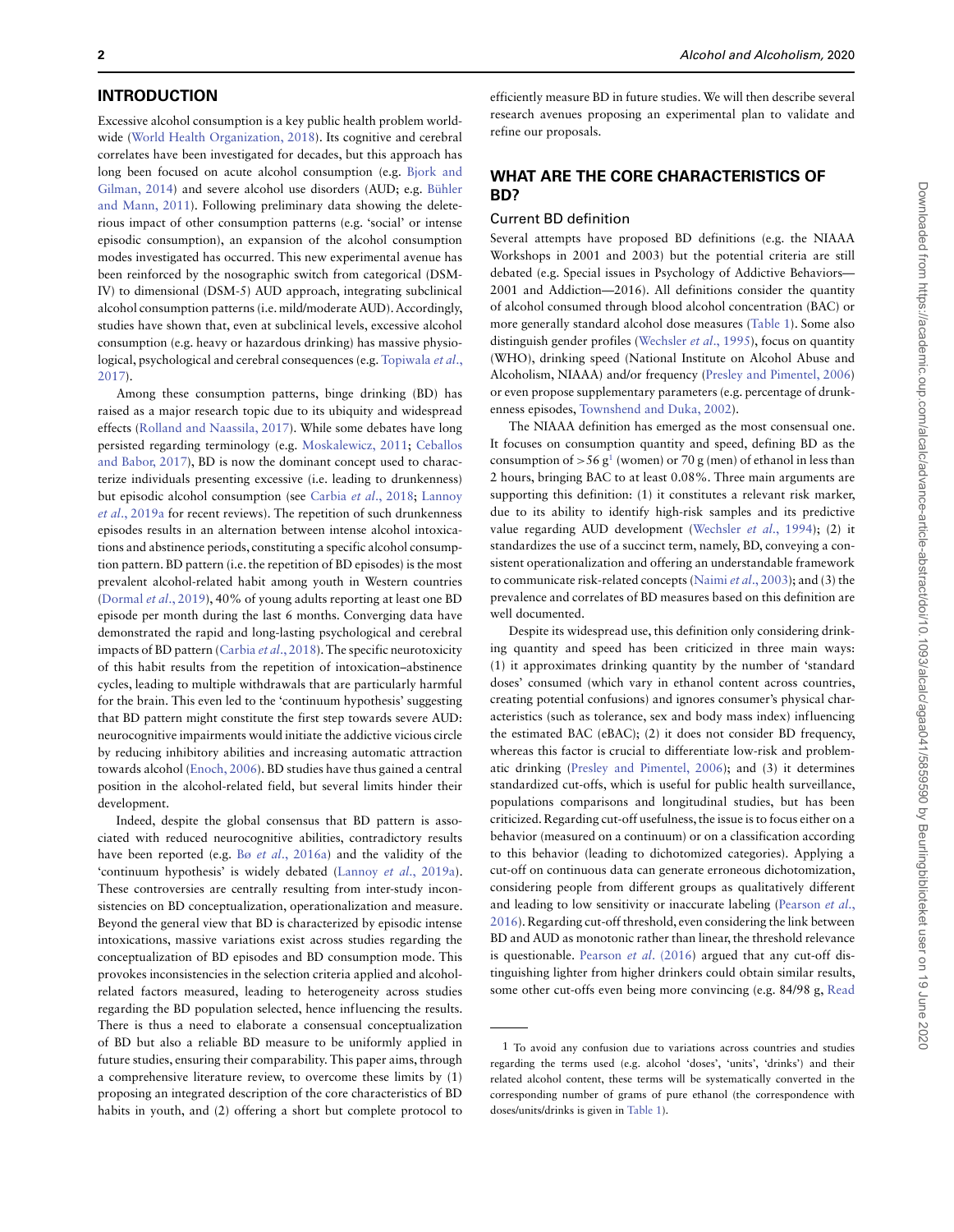<span id="page-3-0"></span>

| Source                              | Cut-off quantity <sup>a</sup>          | Adaptation<br>criteria | Drinking speed     | Reference period                                                  | Frequency               | Country       |
|-------------------------------------|----------------------------------------|------------------------|--------------------|-------------------------------------------------------------------|-------------------------|---------------|
| Johnston <i>et al.</i> $(2014)^{b}$ | $5+$                                   |                        |                    | 2 last weeks                                                      | Once                    | <b>USA</b>    |
| Wechsler et al. (1995)              | $4 + 75 +$                             | Gender                 |                    |                                                                   | Once                    | <b>USA</b>    |
| NIAAA $(2004)^c$                    | $4 + 75 + (56 \text{ g}/70 \text{ g})$ | Gender                 | Within $<$ 2 hours |                                                                   | Once                    | <b>USA</b>    |
|                                     | $0.08$ g/dL BAC                        |                        | Within $<$ 2 hours |                                                                   | Once                    | <b>USA</b>    |
| Presley and Pimentel                | $4 + 75 + (56 \text{ g}/70 \text{ g})$ |                        |                    |                                                                   | $3 \times$ /week        | <b>USA</b>    |
| (2005)                              |                                        |                        |                    |                                                                   |                         |               |
| Townshend and Duka                  | No cut-off                             |                        | Number of doses    | Number of                                                         | Percentage of           | UK            |
| (2005)                              | (continuous score)                     |                        | per hour           | doses/week and<br>drunkenness<br>episodes in the last<br>6 months | drunkenness<br>episodes |               |
| SAMHA $(2011)^d$                    | $4 + 75 +$                             | Gender                 | Within $<$ 2 hours | Past month                                                        | Once                    | <b>USA</b>    |
| WHO (2014)                          | $6 + (60 \text{ g})$                   |                        |                    |                                                                   | Once                    | International |

<sup>a</sup>Cut-off value corresponds to the minimum number of standard doses per occasion to be classified as binge drinker. When two values are presented, they refer to women vs. men standards.

bData from monitoring the future between 1975 and now.

cNIAAA: National Institute on Alcohol Abuse and Alcoholism (USA).

dSAMHSA: Substance Abuse and Mental Health Services Administration (USA).

et al[., 2008\)](#page-11-5). Finally, no cut-off has been evidenced as presenting an optimal and stable external validity.

Several proposals have been made to overcome these issues: (1) computing eBAC rather than merely evaluating alcohol consumption in grams/doses; (2) going beyond quantity/speed measures by integrating other specific BD parameters (e.g. drunkenness frequency, [Townshend and Duka, 2002\)](#page-12-3); and (3) adapting cut-off use according to measure's aim (e.g. using a continuous measure to index treatment/intervention efficacy and using cut-offs for risk screening). A continuum approach of BD has also been proposed, determining multiple thresholds to measure high intensity/extreme BD [\(Hingson](#page-10-4) et al., 2017). However, all these suggestions, focusing on the improvement of isolated BD dimensions, did not propose an integrated view encompassing all specific BD characteristics. In sum, the current proposals need to be improved to go beyond the mere consideration of drinking quantity/speed and to unify the scattered criteria used, in fine allowing a reliable inter-study comparison.

#### Proposal: identifying the core characteristics of BD

We put forward a comprehensive and straightforward BD conceptualization, combining quantitative and qualitative factors to distinguish it from other alcohol consumption patterns by focusing on its core characteristics. This proposal combine threshold (determining minimum/maximum BD criteria) and continuum (exploring intensity variations in BD habits) approaches. Following these general principles and capitalizing on existing literature, we consider that a BD episode is occurring when an individual (1) reaches an eBAC leading to physiological symptoms of drunkenness (quantitative factor, going beyond the number of ethanol grams consumed to consider sex and physical factors) and (2) reports psychological symptoms of drunkenness during this episode (qualitative factor, as the subjective response to an identical ethanol intake can strongly vary across individuals, e.g. [Schuckit](#page-11-7) et al., 2012). Moreover, to present BD, these episodes should represent a significant proportion of drinking occasions (i.e.

alcohol consumption should often be related to intense intoxications) and should have been repeatedly observed (i.e. constituting a frequent consumption pattern rather than isolated occasions) for at least 12 months. Finally, the consumption speed during these episodes should be high (i.e. fast enough to rapidly reach drunkenness), and such episodes should have alternated with abstinence periods (i.e. episodic excessive drinking, leading to intoxication/abstinence cycles). This threshold approach determining the belonging to the BD group will be completed by a continuum approach exploring the intensity of BD habits (see 'Proposal: towards a consensual BD measure' section).

This integrated BD conceptualization will allow unambiguously distinguishing this pattern from (1) 'Heavy drinking', namely, consuming at least 70 g of ethanol per occasion more than 5 days in the past month. Although some heavy drinkers might also fulfill BD characteristics, heavy drinking is associated with a higher consumption frequency threshold and does not consider self-reported drunkenness. (2) 'Hazardous/harmful drinking', namely, a repetitive pattern of alcohol consumption already leading to health consequences. This habit is identified through the Alcohol Use Identification Test (AUDIT) with scores *>*8 and is based on alcohol consumption intensity/frequency, here again without measuring consumption speed or drunkenness. (3) 'Social drinking', mainly based on drinking context and motivations, and globally capturing excessive drinkers (most often according to weekly alcohol consumption, e.g. Townshend and [Duka, 2002\) independently of the episodic or excessive nature of](#page-12-3) the consumption. Our proposal also supports the exclusive use of the term 'binge drinking' in future studies when measuring alcohol consumption patterns characterized by rapid and episodic alcohol intakes leading to drunkenness, and thus the abandon of imprecise terms (e.g. 'problematic drinking', 'extreme ritualistic alcohol consumption', 'risky single-occasion drinking', 'high-intensity drinking'). We also clearly distinguish BD from the classical alcohol consumption patterns evaluated by (1) the AUDIT, as the second/third items of the AUDIT are the only one related to BD evaluation, and (2) the 11 AUD DSM-5 diagnosis criteria, as even intense BD might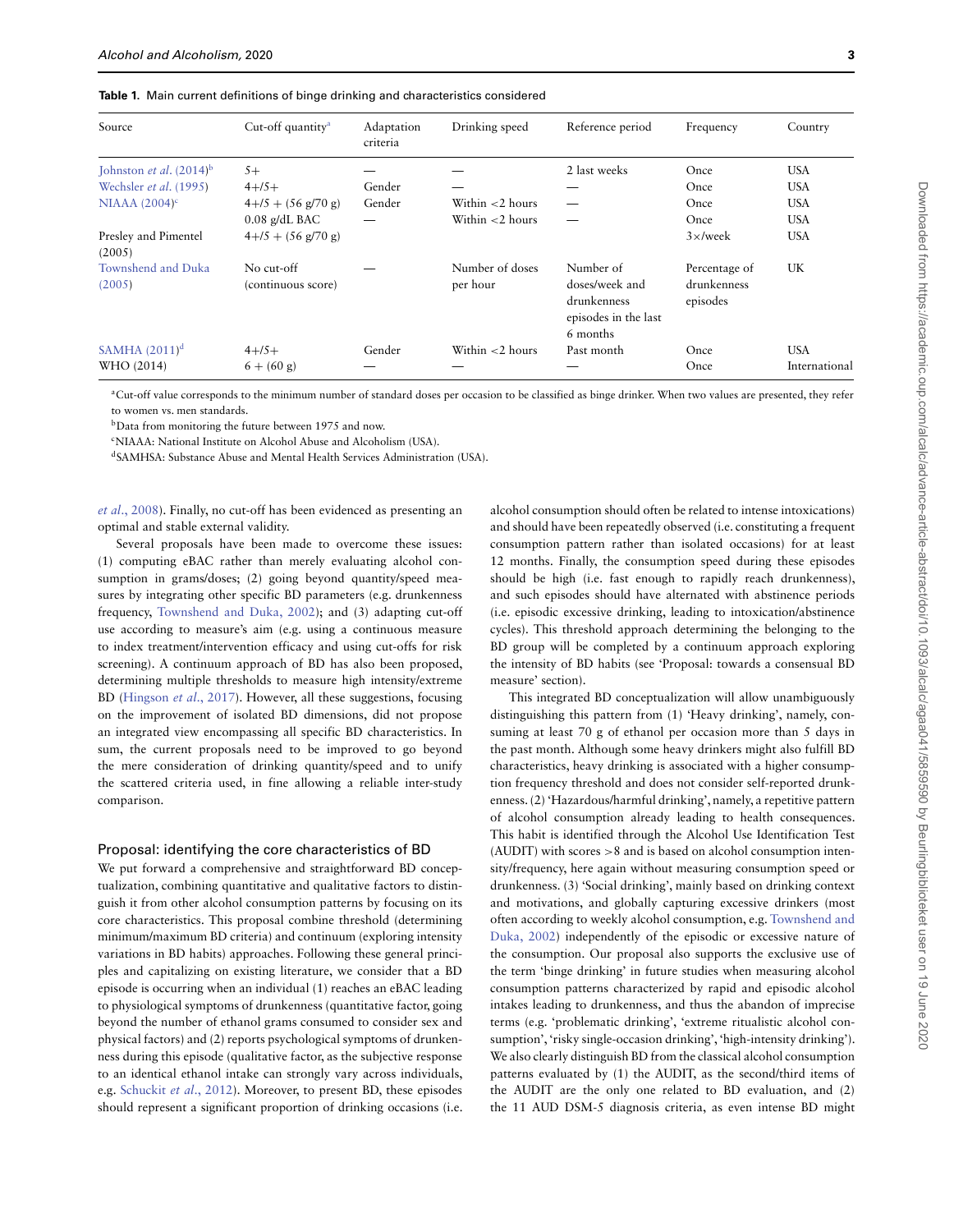not lead to fulfill enough criteria for mild/moderate AUD. This dissociation between BD and AUDIT/DSM-5 evaluations is notably frequent among young people, who might have BD habits without presenting the neurobiological (withdrawal, tolerance), psychological (depression, loss of control) or interpersonal (family/professional impact, guiltiness) consequences evaluated by these tools, at least at short-/mid-term.

# **HOW CAN BD BE EVALUATED?**

#### Current BD evaluation

All studies agree to consider BD as characterized by intense, fast and episodic alcohol consumption, but various ways exist to evaluate such drunkenness episodes. Indeed, beyond the conceptual variability addressed above, current studies differ regarding consumption assessment tools [\(Table 2\)](#page-5-0). This section reviews the criteria and measures reported earlier, by considering all studies referring to BD (in title, abstract and/or keywords) and proposing psychological (e.g. cognition, motivation, personality, emotions) or neuroscience (e.g. electrophysiology, neuroimaging correlates) measures/interventions. The BD criteria/scores currently used can be grouped into three categories [\(Table 3\)](#page-6-0):

- (1) SAMHSA/NIAAA criteria<sup>2</sup>: these criteria remain the most used but with massive variations in BD frequency/intensity [\(Table 3\)](#page-6-0). Some studies (e.g. investigating BD-related psychological factors) just set a mere BD frequency threshold (usually at least one monthly BD episode), while others (e.g. exploring BD brain correlates) offered finer BD evaluation by determining BD subgroups according to intensity/frequency, beyond the SAMHSA/NIAAA criteria. However, as this first approach focuses on the occurrence of BD episodes (and not on the pattern's specificity), it was mostly based on classical tools unable to capture BD characteristics (e.g. Timeline Followback (TLFB), which do not measure consumption speed). Only very few studies combined NIAAA criteria with eBAC [\(Table 2\)](#page-5-0).
- (2) AUDIT/AUDIT-C scores: numerous studies determined the presence of BD through the third AUDIT item, but few used the cut-off scores related to AUDIT/AUDIT-C. Indeed, although the validity of AUDIT/AUDIT-C to explore BD has been supported, this tool is not specific enough, as it does not assess drunkenness episodes or consumption speed, which are core BD characteristics. Moreover, studies reporting these BD-specific factors are heterogeneous in the way they evaluate them (e.g. choice of drunkenness criteria).
- (3) BD score: this score has the main advantage to consider BDspecific characteristics and can be used as a continuous variable or through cut-off scores. Various works computed this score, most often combined with SAMHSA/NIAAA criteria, through the proposed formula  $[(4 \times \text{Consumption speed}) + \text{Number}]$ of drunkenness episodes  $+$  (0.2  $\times$  Percentage of drunkenness episodes)] [\(Towhnshend and Duka, 2002,](#page-12-3) [2005\)](#page-12-5). However, a large variability is also observed between studies using this score, notably regarding other alcohol-related measures (e.g. global consumption frequency/intensity beyond BD behaviors, BD habits duration).

#### Proposal: towards a consensual BD measure **Measuring BD**

We operationalize the core BD characteristics presented above through six criteria [\(Fig. 1\)](#page-5-1) determining the presence/absence of BD (i.e. threshold approach, the compulsory conditions to be considered as binge drinker), which can also be used to explore differences among BD profiles (i.e. continuum approach, the variation in the intensity of BD habits):

- (1) Presence of 'physiological BD episodes': the 0.08% eBAC being classically considered as the drunkenness level, BD episodes will be operationalized as drinking occasions during which this minimal eBAC has been achieved during the last 12 months. This measure should go beyond the mere dose/grams approach used in most studies, at least by using the Widmark formula considering participants' sex and weight (see formula in [Table 2\)](#page-5-0). Ideally, the use of a revised formula also including other physical/demographic factors [\(Posey and Mozayani, 2007\)](#page-11-8), usual stomach fullness when drinking [\(Finnigan](#page-10-5) et al., 1998) and tolerance (e.g. estimation of lifetime alcohol consumption, [Andreasson, 2016\)](#page-9-5) would refine this eBAC measure.
- (2) Presence of 'psychological BD episodes': BD episodes will be considered as drinking occasions during which individuals selfreport moderate (i.e. presence of walking/talking difficulties, behavioral/thoughts disinhibition and/or nausea; Andreasson, [2016\) or intense \(i.e. vomiting, blackout, strong hangover](#page-9-5) or even ethylic coma; Labhart et al[., 2018\)](#page-10-6) drunkenness during the last 12 months. Self-reported drinking consequences should thus be evaluated to ensure the presence of drunkenness.
- (3) Ratio of BD episodes: BD being defined as an excessive alcohol consumption pattern, physiological/psychological BD episodes should represent at least 30% of the reported drinking occasions during the last 12 months.
- (4) Frequency of BD episodes: BD being considered as a recurrent alcohol consumption pattern, physiological/psychological BD episodes should have occurred at least twice per month during the last 12 months. This evaluation period appears as offering the best balance to evaluate average alcohol consumption (e.g. across course/exam/holiday periods in university students) while limiting the biases related to the delay between the behavior and its evaluation [\(Gmel and Daeppen, 2007\)](#page-10-7). It is also coherent with the evaluation timeframe proposed by classical alcohol consumption measurement tools (e.g. AUDIT). It might be complemented by items measuring long-term consumption pattern (see next section) to have a more comprehensive view of lifetime alcohol consumption.
- (5) Consumption speed: BD being characterized by fast-pace consumption to reach drunkenness, BD episodes reported during the last 12 months should present a minimum eBAC increase of 0.04% per hour (allowing to reach the 0.08% eBAC in 2–3 hours).
- (6) BD episodes/soberness alternations: BD being characterized by episodic consumption, the mean number of abstinence days per week during the last 12 months should be at least 3, to ensure the presence of repeated drinking/withdrawal cycles and to avoid including people with more chronic consumption (and potentially with severe AUDs).

The more valid way to estimate these variables would be to systematically use ecological momentary assessment (EMA, [Kuntsche](#page-10-8)

<span id="page-4-0"></span><sup>2</sup> SAMHSA/NIAAA criteria are considered together as they are very close and often used indistinctly.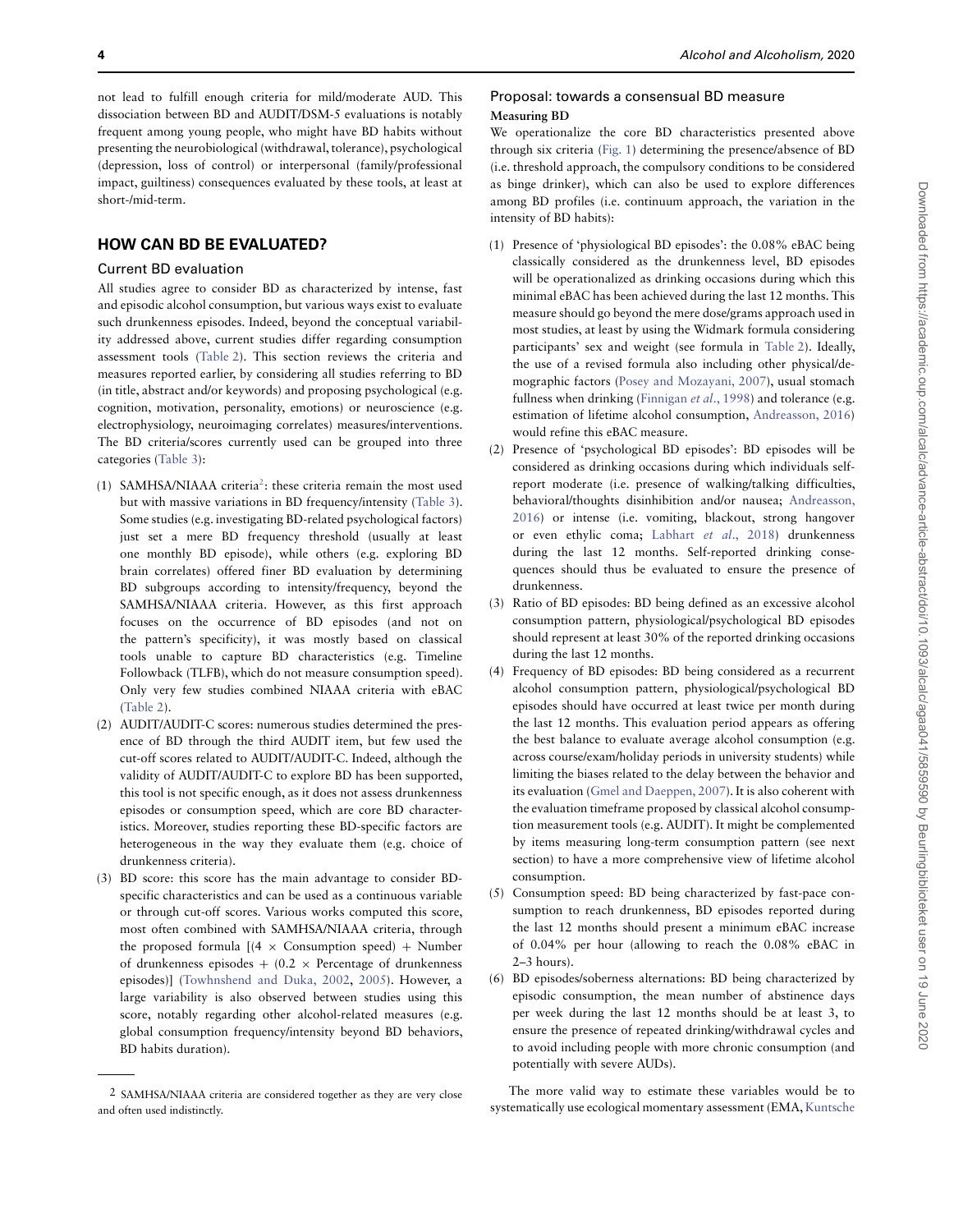#### <span id="page-5-0"></span>**Table 2.** Description of the main tools used to assess binge drinking

| Tool                                                 | Description                                                                                                                                                            | Alcohol variables                                                                                                                                     |
|------------------------------------------------------|------------------------------------------------------------------------------------------------------------------------------------------------------------------------|-------------------------------------------------------------------------------------------------------------------------------------------------------|
| Alcohol Use Disorders Identification Test<br>(AUDIT) | General tool measuring consumption during<br>the last 12 months (Babor et al., 2001)                                                                                   | Alcohol use frequency (AUDIT-1)                                                                                                                       |
|                                                      | Cut-off: scores >8 are related to hazardous<br>drinking (Babor and Higgins-Biddle, 2001)                                                                               | Alcohol use intensity (AUDIT-2)                                                                                                                       |
|                                                      | Cut-off used to categorize binge drinking<br>(e.g. Palfai and Ostafin, 2003; Van Tyne<br>et al., 2012)                                                                 | Frequency of binge drinking episodes (AUDIT-3)                                                                                                        |
|                                                      |                                                                                                                                                                        | Alcohol-related problems (AUDIT 4-10)                                                                                                                 |
| AUDIT-Consumption (AUDIT-C)                          | Three first AUDIT items, measuring binge<br>drinking habits                                                                                                            | Alcohol use frequency (AUDIT-1)                                                                                                                       |
|                                                      | Cut-off: score $\geq 6$ (Tuunanen et al., 2007)                                                                                                                        | Alcohol use intensity (AUDIT-2)<br>Frequency of binge drinking episodes (AUDIT-3)                                                                     |
| Timeline Followback (TLFB)                           | Calendar of alcohol consumption (usually in<br>the previous 3 months), offering a global<br>view of drinking pattern (Sobell and Sobell,<br>1992; Sobell et al., 1996) | Number of continuous drinking days/abstinence                                                                                                         |
|                                                      |                                                                                                                                                                        | Number of drinking days                                                                                                                               |
|                                                      |                                                                                                                                                                        | Number of alcohol doses consumed                                                                                                                      |
|                                                      |                                                                                                                                                                        | Highest number of alcohol doses per occasion                                                                                                          |
|                                                      |                                                                                                                                                                        | Number of binge drinking episodes<br>Number of drunkenness episodes                                                                                   |
| Alcohol Use Questionnaire (AUQ)                      | Questionnaire measuring specific drinking<br>pattern during the last 6 months (Mehrabian<br>and Russell, 1978; Townshend and Duka,<br>$2002$ )                         | Binge drinking score (Townshend and Duka,<br>2005): (4 $\times$ Consumption speed) + Drunkenness<br>frequency + $(0.2 \times$ Drunkenness percentage) |
| Personal Drinking Habits Questionnaire<br>(PDHQ)     | Questionnaire measuring typical alcohol<br>consumption (intensity, weekly frequency and<br>duration) (Vogel-Sprott, 1992)                                              | Widmark formula to compute eBAC level<br>(Watson et al., 1981) (the highest level of<br>Alcohol Grams consumed in one                                 |
|                                                      |                                                                                                                                                                        | occasion/(Weight $\times$ Body water <sup>a</sup> ))—(Metabolism<br>rate <sup>b</sup> $\times$ Hours in which alcohol was drunk)                      |

<sup>a</sup>The water content in the human body, i.e. 0.68 for male and 0.55 for female.

<sup>b</sup>The metabolism rate is 0.15 g/h for male and 0.18 g/h for female.



<span id="page-5-1"></span>**Fig. 1.** Binge drinking criteria, associated operational measures and related exclusion/control variables.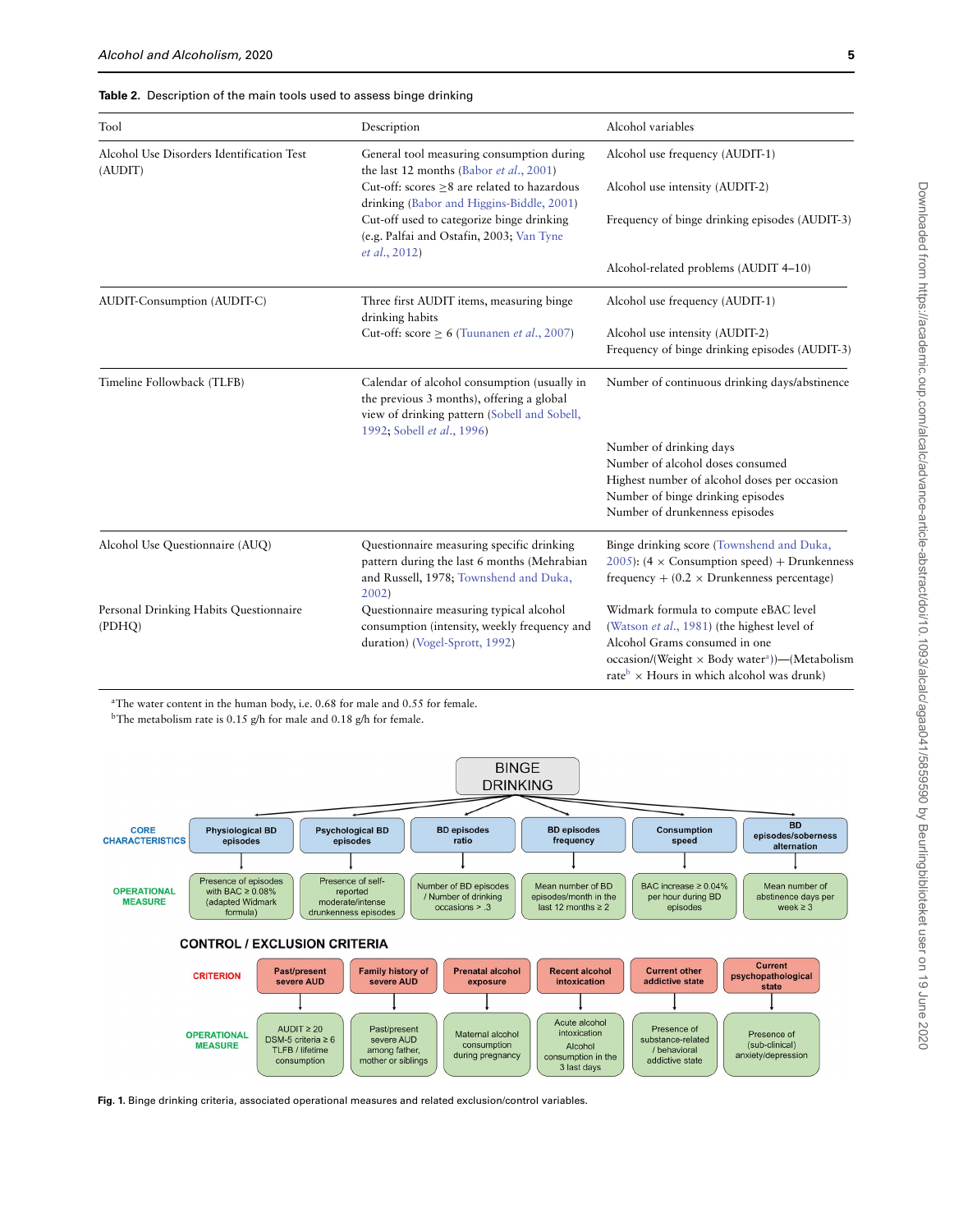<span id="page-6-0"></span>

| Table 3.                                               | Description of the main binge drinking criteria/scon                                                                                                                                                                                                                                                                                                                                                                                                                                                                                                                                                                                                                                                                                                                                                                                                                                                                                                                                                                                                                                                                                                                                                                                                                                                                                                                                                                                                                                                                                                                                                                                                                                                                                                 | es used in the current literature                |                                                                                                                                                                                                                                                                                                                                                                                                                                                               |                                                    |                                    |                                                              |
|--------------------------------------------------------|------------------------------------------------------------------------------------------------------------------------------------------------------------------------------------------------------------------------------------------------------------------------------------------------------------------------------------------------------------------------------------------------------------------------------------------------------------------------------------------------------------------------------------------------------------------------------------------------------------------------------------------------------------------------------------------------------------------------------------------------------------------------------------------------------------------------------------------------------------------------------------------------------------------------------------------------------------------------------------------------------------------------------------------------------------------------------------------------------------------------------------------------------------------------------------------------------------------------------------------------------------------------------------------------------------------------------------------------------------------------------------------------------------------------------------------------------------------------------------------------------------------------------------------------------------------------------------------------------------------------------------------------------------------------------------------------------------------------------------------------------|--------------------------------------------------|---------------------------------------------------------------------------------------------------------------------------------------------------------------------------------------------------------------------------------------------------------------------------------------------------------------------------------------------------------------------------------------------------------------------------------------------------------------|----------------------------------------------------|------------------------------------|--------------------------------------------------------------|
|                                                        | Assessment                                                                                                                                                                                                                                                                                                                                                                                                                                                                                                                                                                                                                                                                                                                                                                                                                                                                                                                                                                                                                                                                                                                                                                                                                                                                                                                                                                                                                                                                                                                                                                                                                                                                                                                                           | Frequency                                        | Intensity                                                                                                                                                                                                                                                                                                                                                                                                                                                     | Drinking episodes                                  | Tools                              | Controls                                                     |
| <b>AMHSA/NIAAA</b><br>criteria <sup>a</sup>            | Post-hoc self-reported:<br>$n = 66$                                                                                                                                                                                                                                                                                                                                                                                                                                                                                                                                                                                                                                                                                                                                                                                                                                                                                                                                                                                                                                                                                                                                                                                                                                                                                                                                                                                                                                                                                                                                                                                                                                                                                                                  | occasions/month<br>At least once<br>$(1 - 16.4)$ | Doses/occasion (3.5-18.1)                                                                                                                                                                                                                                                                                                                                                                                                                                     | Past month (2.2-4.8)<br>Drunkenness                | AUQ (9.8-58.7)                     | $\leq$ 2 doses/month $<$ 3                                   |
|                                                        | Ecological momentary                                                                                                                                                                                                                                                                                                                                                                                                                                                                                                                                                                                                                                                                                                                                                                                                                                                                                                                                                                                                                                                                                                                                                                                                                                                                                                                                                                                                                                                                                                                                                                                                                                                                                                                                 |                                                  | Doses/week (1.2-42.9)                                                                                                                                                                                                                                                                                                                                                                                                                                         | Past 6 months (6.8-23.6)                           | AUDIT (6.1-16.5)                   | Occasions/week $\leq 2-6$                                    |
|                                                        | assessment: $n = 5$                                                                                                                                                                                                                                                                                                                                                                                                                                                                                                                                                                                                                                                                                                                                                                                                                                                                                                                                                                                                                                                                                                                                                                                                                                                                                                                                                                                                                                                                                                                                                                                                                                                                                                                                  |                                                  | Consumption speed (2-4.1)<br>Doses/month (21.2-60.3)                                                                                                                                                                                                                                                                                                                                                                                                          | Past year (13.8-29.4)<br>Binge drinking            | AUDIT-C $(5.5-8)$                  | Doses/occasion $\leq$ 2 doses/h<br>No history of alcohol use |
|                                                        |                                                                                                                                                                                                                                                                                                                                                                                                                                                                                                                                                                                                                                                                                                                                                                                                                                                                                                                                                                                                                                                                                                                                                                                                                                                                                                                                                                                                                                                                                                                                                                                                                                                                                                                                                      |                                                  | Doses/2 hours $(5.6-11)$                                                                                                                                                                                                                                                                                                                                                                                                                                      | Past 3 months (2.7-12.6)<br>Past 6 months $(7-23)$ |                                    |                                                              |
|                                                        |                                                                                                                                                                                                                                                                                                                                                                                                                                                                                                                                                                                                                                                                                                                                                                                                                                                                                                                                                                                                                                                                                                                                                                                                                                                                                                                                                                                                                                                                                                                                                                                                                                                                                                                                                      |                                                  | Estimated BAC (0.10-.27)                                                                                                                                                                                                                                                                                                                                                                                                                                      | Past 3 years (4.9–99.9)                            |                                    |                                                              |
| AUDIT scoreb                                           | Post-hoc self-reported:                                                                                                                                                                                                                                                                                                                                                                                                                                                                                                                                                                                                                                                                                                                                                                                                                                                                                                                                                                                                                                                                                                                                                                                                                                                                                                                                                                                                                                                                                                                                                                                                                                                                                                                              | Occasions/month                                  | Doses/occasion (4.54-16)                                                                                                                                                                                                                                                                                                                                                                                                                                      | Drunkenness                                        | AUDIT (12.1-19)                    | AUDIT < $7-8$                                                |
| AUDIT-C score<br>Score $\geq 7-12$<br>Score $\geq$ 4–6 | Ecological momentary<br>assessment: $n = 1$<br>$n=8$                                                                                                                                                                                                                                                                                                                                                                                                                                                                                                                                                                                                                                                                                                                                                                                                                                                                                                                                                                                                                                                                                                                                                                                                                                                                                                                                                                                                                                                                                                                                                                                                                                                                                                 | AUDIT-1 (2.3-2.9)<br>$(1 - 16)$                  | AUDIT-2 (2.6-3.2)                                                                                                                                                                                                                                                                                                                                                                                                                                             | Past 6 months (8.4–9.8)                            | AUDIT-C<br>$(6.8 - 7.7)$           | $AUDIT-C < 4$                                                |
| Binge drinking score <sup>d</sup>                      | alcohol use (last 6 months)<br>Post-hoc self-reported                                                                                                                                                                                                                                                                                                                                                                                                                                                                                                                                                                                                                                                                                                                                                                                                                                                                                                                                                                                                                                                                                                                                                                                                                                                                                                                                                                                                                                                                                                                                                                                                                                                                                                | Occasions/week<br>$(.83 - 3.17)$                 | Doses/occasion (2.3-10.8)                                                                                                                                                                                                                                                                                                                                                                                                                                     | Past 6 months (4.5-23.6)<br>Drunkenness            | AUQ (25.2-58.7)                    | Binge drinking score $\leq 12$                               |
|                                                        |                                                                                                                                                                                                                                                                                                                                                                                                                                                                                                                                                                                                                                                                                                                                                                                                                                                                                                                                                                                                                                                                                                                                                                                                                                                                                                                                                                                                                                                                                                                                                                                                                                                                                                                                                      |                                                  | Doses/week (2.4–38.2)                                                                                                                                                                                                                                                                                                                                                                                                                                         |                                                    | Score binge                        | Binge drinking score $\leq 16$                               |
|                                                        |                                                                                                                                                                                                                                                                                                                                                                                                                                                                                                                                                                                                                                                                                                                                                                                                                                                                                                                                                                                                                                                                                                                                                                                                                                                                                                                                                                                                                                                                                                                                                                                                                                                                                                                                                      |                                                  | Consumption speed<br>$(1.5 - 3.8)$                                                                                                                                                                                                                                                                                                                                                                                                                            |                                                    | AUDIT (5.6-17.2)<br>$(7.9 - 54.4)$ | No history of alcohol use                                    |
|                                                        | et al. (2017), Connell et al. (2013), Carpenter et al. (2019), Corress et al. (2016, 2019), Courtney and Polich (2010), Crego et al. (2009, 2012), Dulin et al. (2017), Ehlers et al. (2007), Gil-Hernandez and Garcia-Moreno<br>Based on the following studies: Adan et al. (2016), Ames et al. (2014), Banca et al. (2016), Bekman et al. (2013), Campanella et al. (2013), Carbia et al. (2017b, 2018b), Carlson et al. (2010), Cohen-Gilbert<br>2016). Gil-Hernandez et al. (2017), Gonzalez et al. (2011), Goudriaan et al. (2007, 2011), Groefsema et al. (2019). Hallgren and McCrady (2013), Hartley et al. (2004), Hefferman et al. (2010), Hefferman and O'Neill<br>2012), Henges and Marczinski (2012), Jacobus et al. (2013), Jennison (2004), Jester et al. (2015), Johnson et al. (2008), Jones et al. (2015), Joahadourian et al. (2014), Keller et al. (2007), Laghi et al. (2012,<br>Schweinsburg et al. (2011), Squeglia et al. (2011), Voogt et al. (2014), Wechsler et al. (1995), Weitzman et al. (2003), Worbe et al. (2014), Xiao et al. (2013), Yang et al. (2015), Yang and Nan (2019).<br>Note. The numbers in italics below each characteristic represent the range of mean results observed across the studies reviewed. n = number of studies reviewed.<br>"Based on the following studies: Black and Mullan (2015), Hermens et al. (2013b), Martins et al. (2017), McClatchley et al. (2014), Nouaman et al. (2018).<br>2019), Lannoy et al. (2017a, 2017b), Lisdahl et al. (2013), López-<br>2016), Mota et al. (2013), Parada et al. (2012), Petit et al. (2012,<br><sup>d</sup> Based on the following studies: Bø et al. (2016a, 2016b, 2016c,<br>bBased on the following studies: Ames et al. (2014), Kim and Kim | (2019), Park and Kim (2018).                     | 2017), Czapla et al. (2015), Gierski et al. (2017), Hartley et al. (2004), Laghi et al. (2016), Lannoy et al. (2018a, 2018b, 2018c, 2019a, 2019b),<br>Caneda et al. (2012, 2013, 2014, 2017), Luquiens et al. (2016), Maurage et al. (2009, 2012, 2013), Morawska and Oei (2005), Morgenstern et al.<br>,2014), Phillips et al. (2009), Piano et al. (2015), Poulton et al. (2016), Rooke and Hine (2011), Salas-Gomez et al. (2016), Sanhueza et al. (2011), |                                                    |                                    |                                                              |
|                                                        | Sanchez-Roige et al. (2014), Scaife and Duka (2009), Smith et al. (2017), Townshend and Duka (2005)                                                                                                                                                                                                                                                                                                                                                                                                                                                                                                                                                                                                                                                                                                                                                                                                                                                                                                                                                                                                                                                                                                                                                                                                                                                                                                                                                                                                                                                                                                                                                                                                                                                  |                                                  |                                                                                                                                                                                                                                                                                                                                                                                                                                                               |                                                    |                                    |                                                              |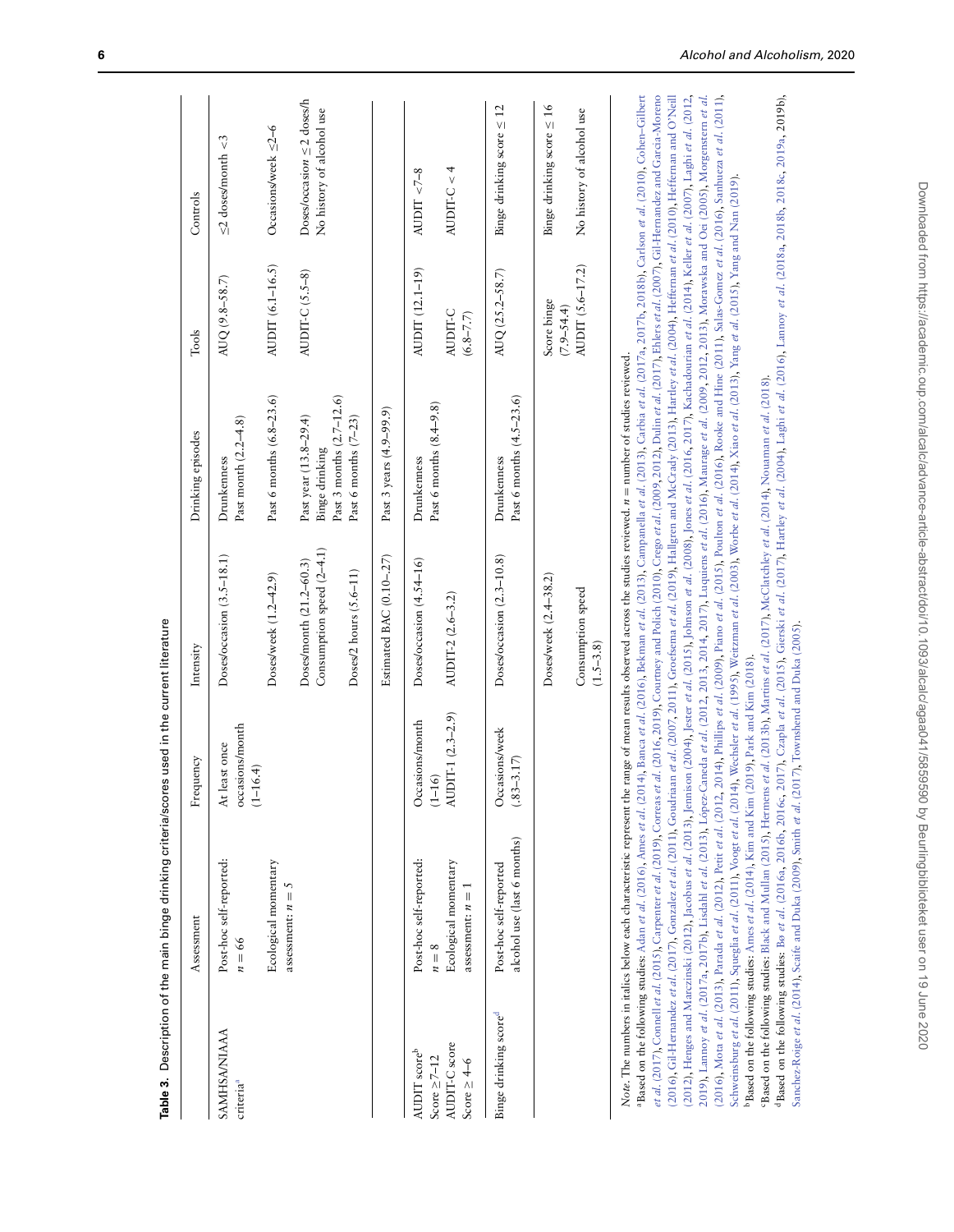<span id="page-7-0"></span>**Table 4.** Questionnaire estimating the presence of the six proposed BD criteria during the last 12 months

| Measure                   | Item                                                                                                                                                                                                         | Criteria estimated                                                  |
|---------------------------|--------------------------------------------------------------------------------------------------------------------------------------------------------------------------------------------------------------|---------------------------------------------------------------------|
| Demographic variables     | What is your sex?<br>What is your weight?                                                                                                                                                                    | Presence of 'physiological BD episodes'<br>Consumption speed        |
| Consumption frequency     | How many days do you drink alcohol during a typical week?                                                                                                                                                    | BD episodes/soberness alternation                                   |
| Consumption intensity     | How many alcohol doses <sup>a</sup> do you drink on a typical drinking<br>occasion?                                                                                                                          | Presence of 'physiological BD episodes'                             |
| Consumption speed         | What is your consumption speed (number of doses per hour)<br>during a typical drinking occasion?                                                                                                             | Consumption speed                                                   |
| Drunkenness frequency     | How many times have you been moderately ( <i>i.e.</i><br>walking/speaking difficulties, disinhibition, nausea) or<br>strongly (i.e. vomiting, blackout, strong hangover) drunk<br>during the last 12 months? | Presence of 'psychological BD episodes'                             |
|                           | How many times during the last 12 months have you been<br>drinking more than ' $X$ <sup>b</sup> alcohol doses in <2 hours?                                                                                   | Frequency of BD episodes                                            |
|                           |                                                                                                                                                                                                              | Presence of 'physiological BD episodes'<br>Frequency of BD episodes |
| Proportion of BD episodes | When you drink alcohol, what is the percentage of times you<br>get moderately or strongly drunk?                                                                                                             | Ratio of BD episodes                                                |

<sup>a</sup>The term 'alcohol dose/unit/drink' should be defined and exemplified at the beginning of the questionnaire (with potential variations across countries), as usually proposed in alcohol-related measures (e.g. AUDIT). Then, participants' self-reported measures should be converted in grams of ethanol to obtain a standardized and universal measure of alcohol consumption.

<sup>b</sup>The number of alcohol doses ('X') should be adapted for each country to correspond to 56 g (women) or 70 g (men).

[and Labhart, 2013\)](#page-10-8), measuring real-time consumption through brief assessments via smartphone during drinking occasions. However, as EMA is a demanding method that cannot be generalized yet, the presence of these criteria can be estimated through an eight-item selfreported questionnaire [\(Table 4\)](#page-7-0).

These six criteria have been mentioned in previous studies (e.g. Piano et al[., 2017](#page-11-31) for acute consumption criteria) but have never been simultaneously assessed in a single study to offer a clearcut conceptualization of BD. We thus recommend future works to jointly use these criteria and their associated measures as a framework to evaluate BD habits, ensuring the specificity of the BD experimental group and inter-studies comparability. The use of these six variables, beyond establishing thresholds, will be useful in a continuum approach to explore the variation of BD-related psychological, cognitive and cerebral impairments according to each riterion.

As no reliable weighting of the six criteria is possible with the currently available data, we recommend exploring the respective influence of each criterion within BD groups (through correlational, cluster or network analyses) without merging these criteria in an artificial score. However, once the respective weight of each criterion in the global BD pattern will be established, these criteria might be [integrated to propose a revised version of the BD score \(Townshend](#page-12-3) and Duka, 2002, [2005\)](#page-12-5). This revised score would propose empirically based BD subtyping according to thresholds related to the six criteria (e.g. low/moderate versus high/intense/extreme BD, Maurage et al., [2012\) and should overcome the current limits associated with the](#page-11-12) original score, as (1) it only considered a part of the criteria included in the present proposal; (2) its formula led to similar BD scores for individuals presenting very different alcohol consumption patterns

(e.g. identical BD score for individuals with similar consumption speed but respectively presenting drunkenness on 100% of the four drinking episodes or 20% of the 100 drinking episodes occurred during the timeframe considered); and (3) the BD categories (cut-off scores) proposed were only based on BD scores' distribution on the initial sample [\(Townshend and Duka, 2005\)](#page-12-5). Hence, the stratification, based on statistical data rather than on actual consumption, is very likely to differ among samples. Would researchers already want to obtain a unified BD score, we thus encourage the inclusion of the six criteria to determine it and the distinction of BD subtypes through an analysis of the global drinking pattern, to overcome the limits associated with the initial BD score.

#### **Determining biasing variables and exclusion criteria**

The evaluation of BD should be completed by a control of biasing variables, to ensure that the observed results are specifically related to BD. To do so, we propose that upcoming BD studies should consider six factors [\(Fig. 1\)](#page-5-1).

First, future studies should check that binge drinkers do not have past/present more global AUD. To do so, AUDIT/TLFB (encompassing the last year) constitute the minimal alcohol consumption measures and could be complemented by estimating long-term consumption factors (e.g. age at first drink, global lifetime consumption intensity/frequency). Indeed, many earlier studies included binge drinkers with very high AUDIT score, some of them potentially presenting undiagnosed severe AUD (Gmel et al[., 2011\)](#page-10-33). To avoid such bias, future experimental protocols could include the DSM-5 criteria estimating AUD intensity to corroborate self-reported measures. To explore the specific influence of BD, the selection method should also check that participants do not present a family history of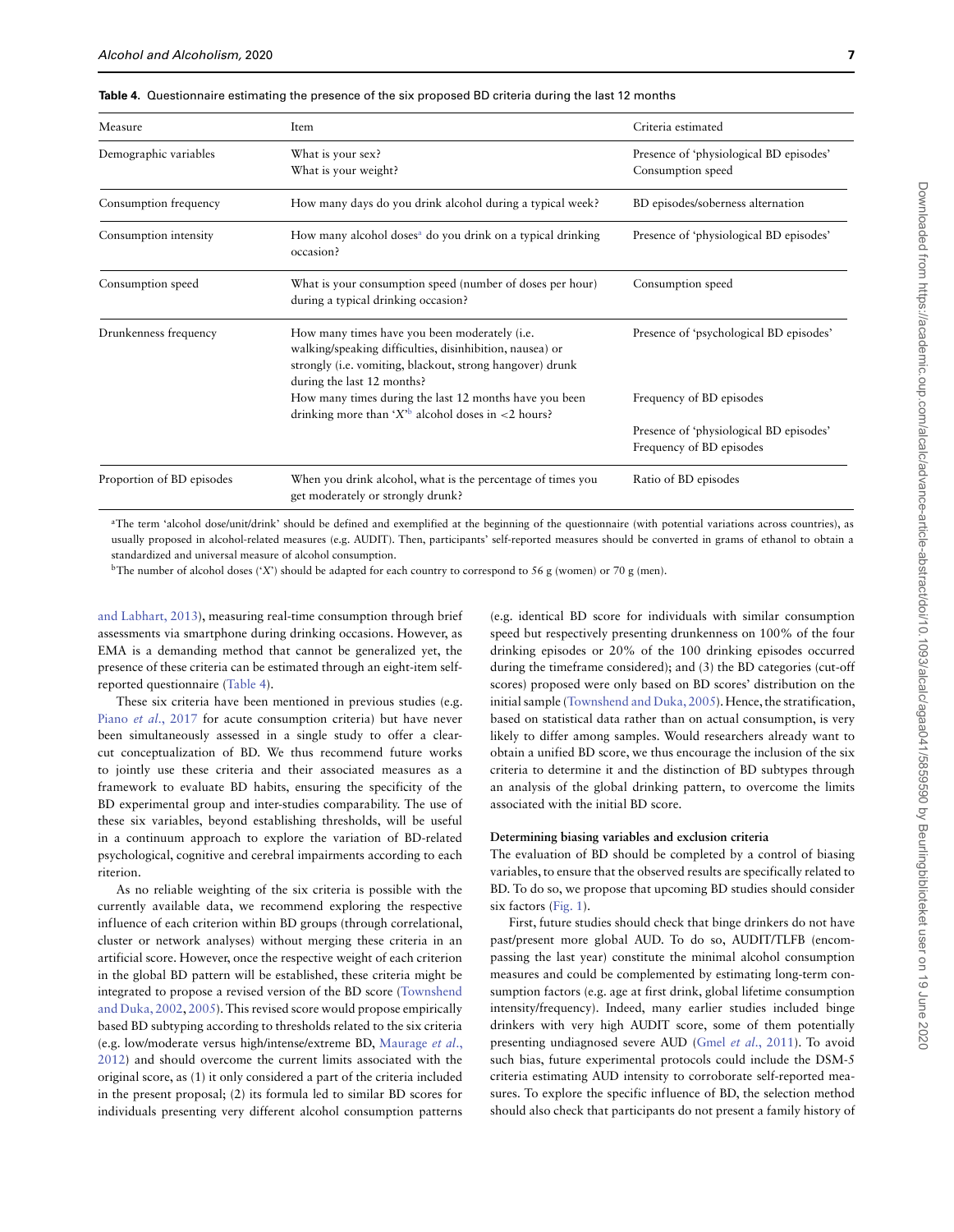severe AUD nor a suspicion of prenatal alcohol exposure. In studies performing cognitive or cerebral measures, the influence of acute alcohol consumption should also be considered to ensure that results are not contaminated by recent intoxication. The consumption in the week preceding testing could be controlled by confirming the absence of acute intoxication (using breathalyzer or blood measure) and by excluding people who consumed alcohol in the three preceding days. Finally, the presence of biasing comorbidities should also be explored, namely, (1) comorbid substance-related or behavioral addictive states, known to interact with alcohol-related effects, can be evaluated through a general screening tool (e.g. Deleuze et al., [2015\); \(2\) psychopathological comorbidities frequently associated](#page-10-34) with AUD and having a well-established influence on psychological or cognitive processes can be evaluated through validated questionnaires (e.g. BDI, Beck et al[., 1996](#page-9-29) for depression; STAI, Spielberger et al., 1983 [for anxiety\). No general recommendation can be made](#page-11-32) regarding the choice to either control for these comorbidities or to exclude participants presenting them, as this choice can vary according to populations and study's aims. For example, epidemiological studies might include binge drinkers with comorbid cannabis use, as this is a very frequent BD comorbidity and as excluding these participants would lead to a biased vision of binge drinkers' characteristics. Conversely, neuroscience or neuropsychological studies exploring the specific impact of BD on brain structure/function should exclude binge drinkers with comorbid cannabis use (or consider them as a distinct experimental group) or at least control for this comorbidity to isolate the effects of alcohol.

Such control measures should also be applied to the control group, as non-drinkers might present atypical psychological, cognitive and cerebral profiles. The non-drinkers' category indeed merges people presenting a wide variety of abstinence reasons (including past excessive alcohol/drug consumption and potentially 'sick-quitters'), thus leading to a strong heterogeneity.We recommend to only include people with low alcohol consumption (AUDIT *<* 8), without BD episode in the past 12 months and without lifetime regular BD episodes.

# **MOVING FORWARD: EXPERIMENTAL PERSPECTIVES**

The proposals presented above, whereas constituting a step forward in BD exploration, are obviously not conclusive. Future studies should reinforce their experimental support, notably by developing three experimental avenues:

(1) Improving self-reported measures: the evaluation of our six criteria exclusively rely on self-reported measures, which are known to be quite imprecise [\(Andreasson, 2016\)](#page-9-5) and potentially influenced by social desirability or cognitive/memory biases (e.g. underestimation of psychological drunkenness, particularly among youth). As these measures remain the most used in BD, their reliability/specificity should, however, be improved. This could be done through cross-sectional studies determining (a) the consistency across drinking measures but also between alcohol consumption and drinking consequences (e.g. between selfreported drunkenness episodes and hangover/blackouts) through reliability and correlational analyses and (b) the threshold at which measures (i.e. grams of ethanol per occasion, consumption speed, BD score) show the strongest coherence. The 56- 70 g NIAAA criterion remaining the most commonly accepted constitutes a reliable basis to explore at which threshold the

BD score accurately reflects genuine BD habits. To support the specificity of BD criteria, it should also be tested if the participants identified with these criteria differ from those presenting AUD (measured through classical tools, e.g. AUDIT score  $\geq 8$ ). A more ambitious way to improve self-reported measures is to use repeated evaluations determining measure's stability (e.g. in a 12-month timeframe), which would imply longitudinal designs. Such designs would also allow distinguishing stable/persistent binge drinkers from ex-binge drinkers. We propose to consider as ex-binge drinker an individual who has been characterized as binge drinker according to the six criteria in the past but who has not presented any physiological or psychological BD episode during the 12 last months. EMA could further improve BD evaluation by reducing the biases generated by the delay between consumption and evaluation [\(Gmel and Daeppen, 2007\)](#page-10-7). EMA could also be used to estimate drinking consequences at physiological/cognitive levels the next morning [\(Labhart](#page-10-6) et al., 2018) and to compute the reached eBAC during a typical drinking episode. Some preliminary studies have been conducted with this [method, evaluating alcohol consumption or eBAC \(Carpenter](#page-9-18) et al., 2019). However, before generalizing such EMA, followup assessments should check participants' compliance by testing at which frequency they actually report real-time consumption during alcohol intoxication.

- (2) Evaluating environmental and psychological factors: this would allow detecting complementary BD contributors. For example, regarding environmental factors, pregaming (i.e. massive athome consumptions before going out) has been highlighted as a major BD risk factor in college students, above-and-beyond traditional consumption measures (Haas et al[., 2012\)](#page-10-35). Concerning psychological factors, drinking motives are a key determinant of BD behaviors, encompassing enhancement (i.e. drinking to experience positive emotions), social (i.e. drinking to celebrate during parties or social interactions), conformity (i.e. drinking to avoid being rejected by others) but also coping (i.e. drinking to face negative emotions) motivations, which might be differentially involved in BD. Validated questionnaires (e.g. revised drinking motive questionnaire, [Kuntsche](#page-10-36) et al., 2006) can assess such motivations, which could also allow distinguishing different BD subtypes according to their main drinking motive. In the same vein, the precise influence of several psychological (e.g. impulsivity, self-esteem, personality traits) and interpersonal (e.g. social norms, group identity) variables on BD should be clarified.
- (3) Including neuroscience-based indexes in BD conceptualization/evaluation: a powerful way to strengthen the proposal that BD constitutes a specific consumption pattern is to identify its idiosyncratic impact on cognitive and brain functioning. This research line has been initiated in studies comparing binge drinkers with regular drinkers presenting similar global consumption [\(Maurage](#page-11-12) et al., 2012), but longitudinal studies should reinforce these results. For this purpose, participants should be recruited before the emergence of BD: cognitive and cerebral measures might be investigated before the appearance of BD and then at 6 (classical definition timeframe), 9, 12, 15, 18, 21 and 24 months. Such longitudinal designs have been initiated (e.g. Ruan et al[., 2019\)](#page-11-33) and could be extended to determine the progressive impairments in memory, attention and executive functions, but also in brain structure or functioning. Moreover, the influence of BD intensity on impairments' appearance should also be determined.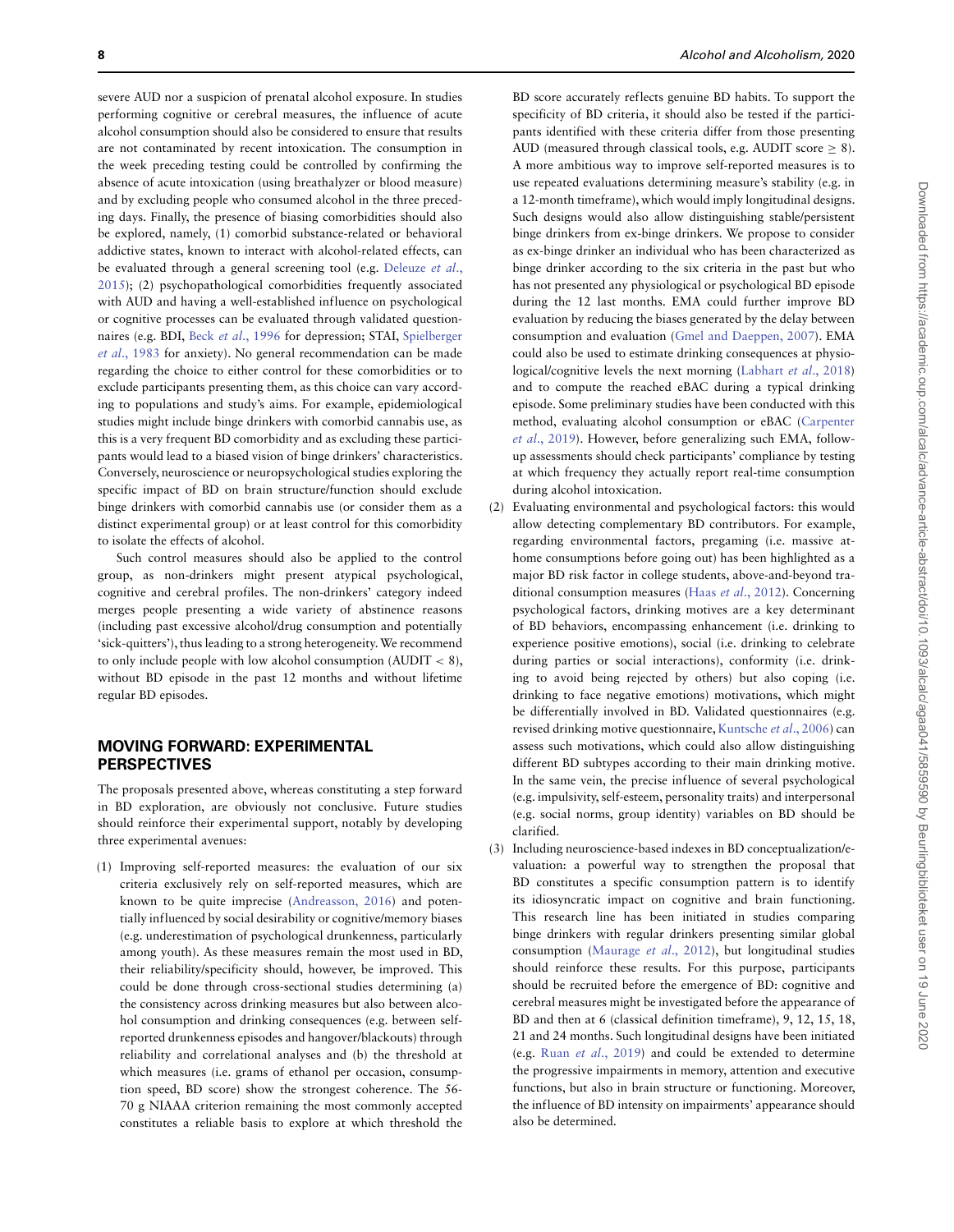#### **CONCLUSION**

Capitalizing on a comprehensive literature review, we identified six core characteristics of BD, offering a sound conceptualization and a clear-cut distinction with other subclinical consumption patterns. These criteria have then been operationalized through recommendations for a valid BD evaluation, ensuring the reliability and comparability of future studies. Such combined conceptualization/evaluation, although still to be extended and refined, as underlined in the perspective section, is already of critical importance at (1) the theoretical level, by clarifying the concept, paving the way for its inclusion as a specific entity in future nosographies; (2) the empirical level, by overcoming the current heterogeneity across studies regarding inclusion/exclusion criteria and experimental BD group definition; and (3) the clinical level, by offering the opportunity to unambiguously identify BD populations, thus opening the gate to targeted preventive and prophylactic interventions.

# **ACKNOWLEDGEMENTS**

We warmly thank Prof. Anne-Lise Pitel for her insightful comments on previous versions of the paper.

# **FUNDING**

P.M. (Senior Research Associate) is funded by the Belgian Fund for Scientific Research (FRS-FNRS, Belgium). S.L. is funded by a grant from the Belgian American Education Foundation (BAEF). The REUNIRA network (national network of alcohol research) has been funded by the French mission fighting against drugs and addictions (MILDECA). The present work has been produced after three meetings of the REUNIRA work group. These funds did not exert any editorial direction or censorship on any part of this article.

#### **CONFLICT OF INTEREST STATEMENT**

None declared.

#### **REFERENCES**

- <span id="page-9-8"></span>Adan A, Navarro JF, Forero DA (2016) Personality profile of binge drinking in university students is modulated by sex. A study using the alternative five factor model. Drug Alcohol Depend **165**:120–5.
- <span id="page-9-9"></span>Ames SL, Wong SW, Bechara A et al. (2014) Neural correlates of a go/NoGo task with alcohol stimuli in light and heavy young drinkers. Behav Brain Res **274**:382–9.
- <span id="page-9-5"></span>Andreasson S (2016) Better options than self-report of consumption. Addiction **111**:1727–8.
- <span id="page-9-6"></span>Babor TF, Higgins-Biddle JC (2001) Brief intervention for hazardous and harmful drinking: a manual for use in primary care, first ed. World Health Organization, Geneva.
- <span id="page-9-7"></span>Babor T, Higgins–Biddle J, Saunders J, et al. (2001) The alcohol use disorders identification test: guidelines for use in primary care, first ed.World Health Organization, Geneva.
- Banca P, Lange I, Worbe Y et al. (2016) Reflection impulsivity in binge drinking: Behavioural and volumetric correlates: Impulsivity in binge drinking. Addict Biol **21**:504–15.
- <span id="page-9-29"></span>Beck AT, Steer RA, Brown GK (1996) Beck Depression Inventory Manual, 1st edn. San Antonio: Psychological Corporation.
- <span id="page-9-11"></span>Bekman NM, Winward JL, Lau LL, et al. (2013) The impact of adolescent binge drinking and sustained abstinence on affective state. Alcohol Clin Exp Res **37**:1432–9.
- <span id="page-9-0"></span>Bjork JM, Gilman JM (2014) The effects of acute alcohol administration on the human brain: insights from neuroimaging. Neuropharmacology **84**:101–10.
- <span id="page-9-24"></span>Black N, Mullan B (2015) An intervention to decrease heavy episodic drinking in college students: The effect of executive function training. J Am Coll Health **63**:280–4.
- <span id="page-9-4"></span>Bø R, Aker M, Billieux J, et al. (2016a) Binge drinkers are fast, able to stopbut they fail to adjust. J Int Neuropsychol Soc **22**:38–46.
- <span id="page-9-27"></span>Bø R, Billieux J, Gjerde LC et al. (2017) Do executive functions predict binge–drinking patterns? Evidence from a longitudinal study in young adulthood. Front Psychol **8**:489.
- <span id="page-9-25"></span>Bø R, Billieux J, Landrø NI (2016b) Binge drinking is characterized by decisions favoring positive and discounting negative consequences. Addict Res Theory **6**:499–506.
- <span id="page-9-26"></span>Bø R, Billieux J, Landrø NI (2016c) Which facets of impulsivity predict binge drinking? Addict Behav Rep **3**:43–7.
- <span id="page-9-1"></span>Bühler M, Mann K (2011) Alcohol and the human brain: a systematic review of different neuroimaging methods. Alcohol Clin Exp Res **35**:1771–93.
- <span id="page-9-12"></span>Campanella S, Peigneux P, Petit G et al. (2013) Increased cortical activity in binge drinkers during working memory task: A preliminary assessment through a functional magnetic resonance imaging study. PLoS ONE **8**:e62260.
- <span id="page-9-13"></span>Carbia C, Cadaveira F, Caamaño Isorna F et al. (2017b) Binge drinking during adolescence and young adulthood is associated with deficits in [verbal episodic memory.](https://doi.org/10.1371/journal.pone.0171393) PLoS ONE **12**:e0171393. doi: 10.1371/journal.pone.0171393.
- <span id="page-9-10"></span>Carbia C, Cadaveira F, Caamaño–Isorna F et al. (2017a) Binge drinking trajectory and decision–making during late adolescence: Gender and developmental differences. Front Psychol **8**:783.
- <span id="page-9-14"></span>Carbia C, Corral M, Doallo S et al. (2018b) The dual–process model in young adults with a consistent binge drinking trajectory into adulthood. Drug Alcohol Depend **186**:113–9.
- <span id="page-9-3"></span>Carbia C, López-Caneda E, Corral M, et al. (2018) A systematic review of neuropsychological studies involving young binge drinkers. Neurosci Biobehav Rev **90**:332–49.
- <span id="page-9-15"></span>Carlson SR, Johnson SC, Jacobs PC (2010) Disinhibited characteristics and binge drinking among university student drinkers. Addict Behav **35**: 242–51.
- <span id="page-9-18"></span>Carpenter RW, Padovano HT, Emery NN, et al. (2019) Rate of alcohol consumption in the daily life of adolescents and emerging adults. Psychopharmacology (Berl) **236**:3111–24.
- <span id="page-9-2"></span>Ceballos N, Babor TF (2017) Editor's corner: binge drinking and the evolving language of alcohol research. J Stud Alcohol Drugs **78**:488–90.
- <span id="page-9-16"></span>Cohen–Gilbert JE, Nickerson LD, Sneider JT et al. (2017) College binge drinking associated with decreased frontal activation to negative emotional distractors during inhibitory control. Front Psychol **8**:1650.
- <span id="page-9-17"></span>Connell AM, Patton E, McKillop H (2015) Binge drinking, depression, and electrocortical responses to emotional images. Psychol Addict Behav **29**:673–82.
- <span id="page-9-19"></span>Correas A, Cuesta P, López–Caneda E et al. (2016) Functional and structural brain connectivity of young binge drinkers: A follow–up study. Sci Rep **6**:31293.
- <span id="page-9-20"></span>Correas A, López–Caneda E, Beaton L et al. (2019) Decreased event–related theta power and phase–synchrony in young binge drinkers during target detection: An anatomically-constrained MEG approach. J Psychopharmacol **33**:335–46.
- <span id="page-9-21"></span>Courtney KE, Polich J (2010) Binge drinking effects on EEG in young adult humans. Int J Environ Res Public Health **7**:2325–36.
- <span id="page-9-22"></span>Crego A, Holguín SR, Parada M et al. (2009) Binge drinking affects attentional and visual working memory processing in young university students. Alcohol Clin Exp Res **33**:1870–9.
- <span id="page-9-23"></span>Crego A, Cadaveira F, Parada M et al. (2012) Increased amplitude of P3 event– related potential in young binge drinkers. Alcohol **46**:415–25.
- <span id="page-9-28"></span>Czapla M, Simon JJ, Friederich HC et al. (2015) Is binge drinking in young adults associated with an alcohol-specific impairment of response inhibition. Eur Addict Res **21**:105–13.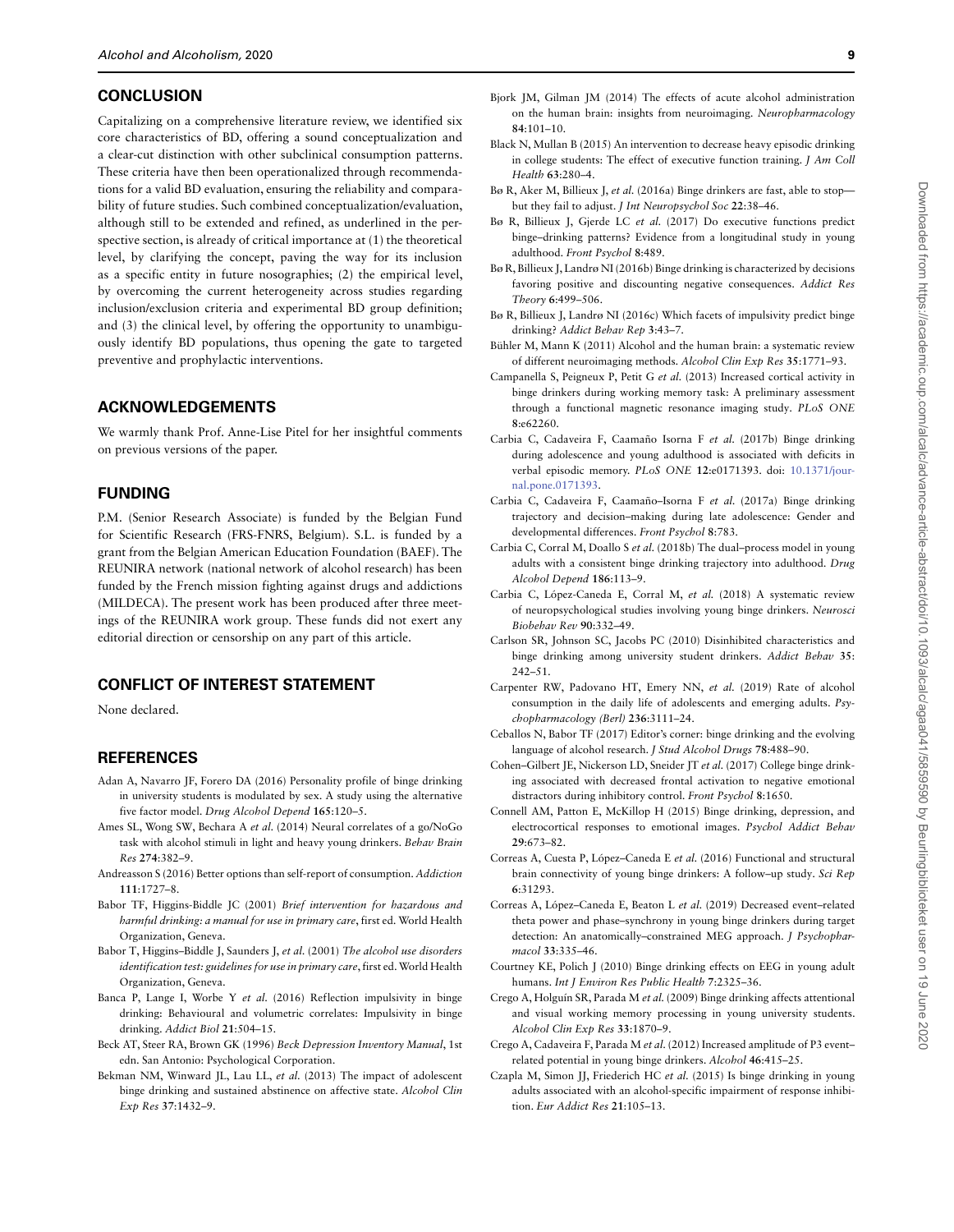- <span id="page-10-34"></span>Deleuze J, Rochat L, Romo L, et al. (2015) Prevalence and characteristics of addictive behaviors in a community sample: a latent class analysis. Addict Behav Rep **1**:49–56.
- <span id="page-10-1"></span>Dormal V, Lannoy S, Maurage P (2019) Impact of exchange stay on alcohol consumption: longitudinal exploration in a large sample of European students. Alcohol Clin Exp Res **43**:1220–4.
- <span id="page-10-9"></span>Dulin PL, Alvarado CE, Fitterling JM et al.(2017) Comparisons of alcohol consumption by timeline follow back vs. smartphone-based daily interviews. Addict Res Theory **25**:195–200.
- <span id="page-10-10"></span>Ehlers CL, Phillips E, Finnerman G et al. (2007) P3 components and adolescent binge drinking in Southwest California Indians. Neurotoxicol Teratol **29**:153–63.
- <span id="page-10-2"></span>Enoch MA (2006) Genetic and environmental influences on the development of alcoholism: resilience vs. risk. Ann N Y Acad Sci **1094**:193–201.
- <span id="page-10-32"></span>Gierski F, Benzerouk F, De Wever E et al. (2017) Cloninger's temperament and character dimensions of personality and binge drinking among college students. Alcohol Clin Exp Res **41**:1970–9.
- <span id="page-10-11"></span>Gil-Hernandez S, Garcia-Moreno LM (2016) Executive performance and dysexecutive symptoms in binge drinking adolescents. Alcohol **51**:79–87.
- <span id="page-10-12"></span>Gil-Hernandez S, Mateos P, Porras C et al. (2017) Alcohol binge drinking and executive functioning during adolescent brain development. Front Psychol **8**:1638.
- Glassman TJ (2010) Alcohol measures and terms: A perfect storm for chronic confusion. J Am Coll Health **58**:397–9.
- <span id="page-10-5"></span>Finnigan F, Hammersley R, Millar K (1998) Effects of meal composition on blood alcohol level, psychomotor performance and subjective state after ingestion of alcohol. Appetite **31**:361–75.
- <span id="page-10-7"></span>Gmel G, Daeppen JB (2007) Recall bias for seven-day recall measurement of alcohol consumption among emergency department patients: implications for case-crossover designs. J Stud Alcohol Drugs **68**:303–10.
- <span id="page-10-33"></span>Gmel G, Kuntsche E, Rehm J (2011) Risky single-occasion drinking: bingeing is not bingeing. Addiction **106**:1037–45.
- <span id="page-10-13"></span>Gonzalez VM, Reynolds B, Skewes MC (2011) Role of impulsivity in the relationship between depression and alcohol problems among emerging adult college drinkers. Exp Clin Psychopharmacol **19**:303–13.
- <span id="page-10-14"></span>Goudriaan AE, Grekin ER, Sher KJ (2007) Decision making and binge drinking: A longitudinal study. Alcohol Clin Exp Res **31**:928–38.
- <span id="page-10-15"></span>Goudriaan AE, Grekin ER, Sher KJ (2011) Decision making and response inhibition as predictors of heavy alcohol use: A prospective study. Alcohol Clin Exp Res **35**:1050–7.
- <span id="page-10-16"></span>Groefsema M, Luijten M, Engels R et al. (2019) Young adults do not catch up missed drinks when starting later at night-an ecological momentary assessment study. Exp Clin Psychopharmacol **27**:160–5.
- <span id="page-10-35"></span>Haas AL, Smith SK, Kagan K, et al. (2012) Pre-college pregaming: practices, risk factors, and relationship to other indices of problematic drinking during the transition from high school to college. Psychol Addict Behav **26**:931–8.
- <span id="page-10-17"></span>Hallgren K, McCrady B (2013) Interference in the alcohol Stroop task with college student binge drinkers. J Behav Health **2**:112–9.
- <span id="page-10-18"></span>Hartley DE, Elsabagh S, File SE (2004) Binge drinking and sex: Effects on mood and cognitive function in healthy young volunteers. Pharmacol Biochem Behav **78**:611–9.
- <span id="page-10-19"></span>Heffernan T, Clark R, Bartholomew J et al. (2010) Does binge drinking in teenagers affect their everyday prospective memory? Drug Alcohol Depend **109**:73–8.
- <span id="page-10-20"></span>Heffernan T, O'Neill T (2012) Time based prospective memory deficits associated with binge drinking: Evidence from the Cambridge prospective memory test (CAMPROMPT). Drug Alcohol Depend **123**:207–12.
- <span id="page-10-21"></span>Henges AL, Marczinski CA (2012) Impulsivity and alcohol consumption in young social drinkers. Addict Behav **37**:217–20.
- <span id="page-10-31"></span>Hermens DF, Lee RSC, De Regt T et al. (2013b) Neuropsychological functioning is compromised in binge drinking young adults with depression. Psychiatry Res **210**:256–62.
- <span id="page-10-4"></span>Hingson RW, Zha W, White AM (2017) Drinking beyond the binge threshold: predictors, consequences, and changes in the U.S. Am J Prev Med **52**:717–27.
- <span id="page-10-22"></span>Jacobus J, Squeglia LM, Bava S et al. (2013) White matter characterization of adolescent binge drinking with and without co–occurring marijuana use: A 3–year investigation. Psychiatry Res Neuroimaging **214**: 374–81.
- <span id="page-10-23"></span>Jennison KM (2004) The short-term effects and unintended long-term consequences of binge drinking in college: A 10-year follow-up study. Am J Drug Alcohol Abuse **30**:659–84.
- <span id="page-10-24"></span>Jester JM, Wong MM, Cranford JA et al. (2015) Alcohol expectancies in childhood: Change with the onset of drinking and ability to predict adolescent drunkenness and binge drinking. Addiction **110**:71–9.
- <span id="page-10-25"></span>Johnson CA, Xiao L, Palmer P et al. (2008) Affective decision–making deficits, linked to a dysfunctional ventromedial prefrontal cortex, revealed in 10th grade Chinese adolescent binge drinkers. Neuropsychologia **46**:714–26.
- <span id="page-10-3"></span>Johnston LD, O'Malley PM, Bachman JG et al. (2014) Monitoring the Future national survey results on drug use, Vol. **I**, 1975–2013 Secondary school students.
- <span id="page-10-26"></span>Jones SA, Cservenka A, Nagel BJ (2016) Binge drinking impacts dorsal striatal response during decision making in adolescents. Neuroimage **129**:378–88.
- <span id="page-10-27"></span>Jones SA, Steele JS, Nagel BJ (2017) Binge drinking and family history of alcoholism are associated with an altered developmental trajectory of impulsive choice across adolescence. Addiction **112**:1184–92.
- <span id="page-10-28"></span>Kachadourian LK, Pilver CE, Potenza MN (2014) Trauma, PTSD, and binge and hazardous drinking among women and men: Findings from a national study. J Psychiatr Res **55**:35–43.
- <span id="page-10-29"></span>Keller S, Maddock JE, Laforge RG et al. (2007) Binge drinking and health behavior in medical students. Addict Behav **32**:505–15.
- <span id="page-10-30"></span>Kim EH, Kim MS (2019) An event–related potential study of error–monitoring deficits in female college students who participate in binge drinking. Clin Psychopharmacol Neurosci **17**:80–92.
- <span id="page-10-36"></span>Kuntsche E, Knibbe R, Gmel G, et al. (2006) Replication and validation of the drinking motive questionnaire revised (DMQ-R, Cooper, 1994) among adolescents in Switzerland. Eur Addict Res **12**:161–8.
- <span id="page-10-8"></span>Kuntsche E, Labhart F (2013) ICAT: Development of an internet-based data collection method for ecological momentary assessment using personal cell phones. Eur J Psychol Assess **29**:140–8.
- <span id="page-10-6"></span>Labhart F, Livingston M, Engels R, et al. (2018) After how many drinks does someone experience acute consequences-determining thresholds for binge drinking based on two event-level studies: optimal thresholds for binge drinking. Addiction **113**:2235–44.
- Laghi F, Baiocco R, Lonigro A et al. (2012) Family functioning and binge drinking among Italian adolescents. J Health Psychol **17**:1132–41.
- Laghi F, Baumgartner E, Baiocco R et al. (2016) Alcohol intake and binge drinking among Italian adolescents: The role of drinking motives. J Addict Dis **35**:119–27.
- Laghi F, Bianchi D, Pompili S et al. (2019) Cognitive and affective empathy in binge drinking adolescents: Does empathy moderate the effect of self–efficacy in resisting peer pressure to drink? Addict Behav **89**: 229–35.
- Lannoy S, Benzerouk F, Maurage P et al. (2019) Disrupted fear and sadness recognition in binge drinking: A combined group and individual analysis. Alcohol Clin Exp Res **43**:1978–85.
- <span id="page-10-0"></span>Lannoy S, Billieux J, Dormal V, et al. (2019a) Behavioral and cerebral impairments associated with binge drinking in youth: a critical review. Psychol Belg **59**:116–55.
- Lannoy S, Billieux J, Poncin M et al. (2017a) Binging at the campus: Motivations and impulsivity influence binge drinking profiles in university students. Psychiatry Res **250**:146–54.
- Lannoy S, D'Hondt F, Dormal V et al. (2018b) Electrophysiological correlates of emotional crossmodal processing in binge drinking. Cogn Affect Behav Neurosc **18**:1076–88.
- Lannoy S, Dormal V, Brion M et al. (2018a) Affective impairments in binge drinking: Investigation through emotional facial expression decoding. Compr Psychiatry **83**:59–63.
- Lannoy S, Heeren A, Moyaerts N et al. (2017b) Differential impairments across attentional networks in binge drinking. Psychopharmacology **234**: 1059–68.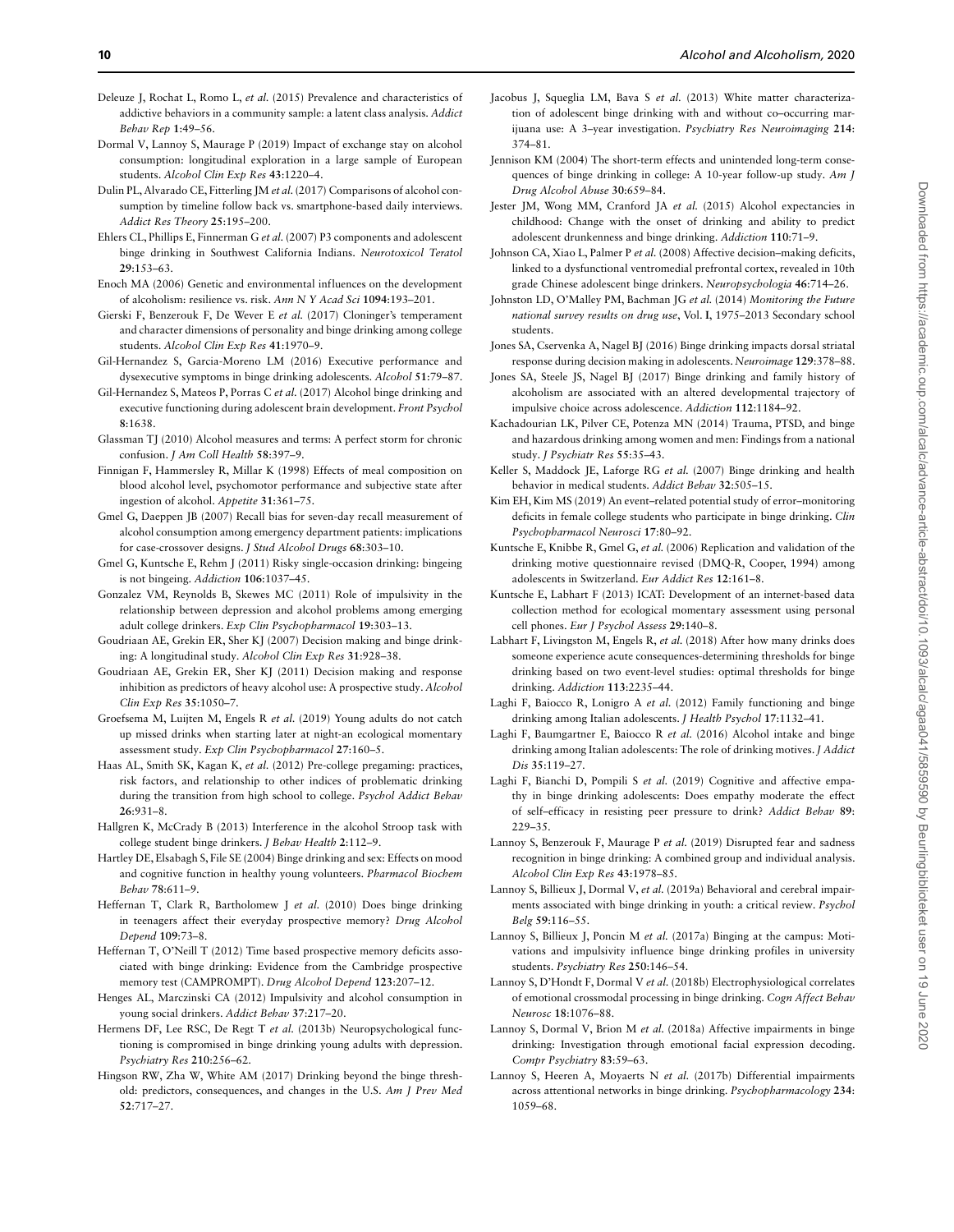- Lannoy S,Maurage P, D'Hondt F et al.(2018c) Executive impairments in binge drinking: Evidence for a specific performance-monitoring difficulty during alcohol-related processing. Eur Addict Res **24**:118–27.
- Lisdahl KM, Thayer R, Squeglia LM et al. (2013) Recent binge drinking predicts smaller cerebellar volumes in adolescents. Psychiatry Res Neuroimaging **211**:17–23.
- López–Caneda E, Cadaveira F, Crego A et al. (2012) Hyperactivation of right inferior frontal cortex in young binge drinkers during response inhibition: A follow–up study. Addiction **107**:1796–808.
- López–Caneda E, Cadaveira F, Crego A et al. (2013) Effects of a persistent binge drinking pattern of alcohol consumption in young people: A follow– up study using event–related potentials. Alcohol Alcohol **48**:464–71.
- López-Caneda E, Rodríguez Holguín S, Corral M et al. (2014) Evolution of the binge drinking pattern in college students: Neurophysiological correlates. Alcohol **48**:407–18.
- López Caneda E, Rodríguez Holguín S, Correas Á et al. (2017) Binge drinking affects brain oscillations linked to motor inhibition and execution. J Psychopharmacol **31**:873–82.
- Luquiens A, Falissard B, Aubin HJ (2016) Students worry about the impact of alcohol on quality of life: Roles of frequency of binge drinking and drinker self–concept. Drug Alcohol Depend **167**:42–8.
- Martins JG, de Paiva HN, Paiva PCP et al. (2017) New evidence about the "dark side" of social cohesion in promoting binge drinking among adolescents. PLoS ONE **12**:e0178652.
- Maurage P, Bestelmeyer PE, Rouger J et al.(2013) Binge drinking influences the cerebral processing of vocal affective bursts in young adults. Neuroimage Clin **3**:218–25.
- <span id="page-11-12"></span>Maurage P, Joassin F, Speth A, et al. (2012) Cerebral effects of binge drinking: respective influences of global alcohol intake and consumption pattern. Clin Neurophysiol **123**:892–901.
- <span id="page-11-11"></span>Maurage P, Pesenti M, Philippot P et al. (2009) Latent deleterious effects of binge drinking over a short period of time revealed only by electrophysiological measures. J Psychiatry Neurosci **34**:111–8.
- <span id="page-11-26"></span>McClatchley K, Shorter GW, Chalmers J (2014) Deconstructing alcohol use on a night out in England: Promotions, preloading and consumption. Drug Alcohol Rev **33**:367–75.
- Mehrabian A, Russell JA (1978) A questionnaire measure of habitual alcohol use. Psychol Rep **43**:803–6.
- <span id="page-11-13"></span>Morawska A, Oei TPS (2005) Binge drinking in university students: A test of the cognitive model. Addict Behav **30**:203–18.
- <span id="page-11-14"></span>Morgenstern M, DiFranza JR, Wellman RJ et al. (2016) Relationship between early symptoms of alcohol craving and binge drinking 2.5 years later. Drug Alcohol Depend **160**:183–9.
- <span id="page-11-1"></span>Moskalewicz J (2011) Between symbols and technicalities—a concept of binge drinking. Addiction **106**:1047–8.
- <span id="page-11-15"></span>Mota N, Parada M, Crego A et al. (2013) Binge drinking trajectory and neuropsychological functioning among university students: A longitudinal study. Drug Alcohol Depend **133**:108–14.
- <span id="page-11-3"></span>Naimi TS, Brewer RD, Mokdad A, et al. (2003) Binge drinking among US adults. JAMA **289**:70–5.
- <span id="page-11-6"></span>National Institute on Alcohol Abuse and Alcoholism (NIAAA, 2004). Drinking Levels Defined. [https://www.niaaa.nih.gov/alcohol-health/overview-alco](https://www.niaaa.nih.gov/alcohol-health/overview-alcohol-consumption/moderate-binge-drinking) [hol-consumption/moderate-binge-drinking](https://www.niaaa.nih.gov/alcohol-health/overview-alcohol-consumption/moderate-binge-drinking) (accessed 21/05/2019).
- <span id="page-11-27"></span>Nouaman MN, Vinikoor M, Seyd M et al. (2018) High prevalence of binge drinking among people living with HIV in four African countries. J Int AIDS Soc **21**:e25202.
- Palfai TP, Ostafin BD (2003) Alcohol–related motivational tendencies in hazardous drinkers: Assessing implicit response tendencies using the modified–IAT. Behav Res Ther **41**:1149–62.
- <span id="page-11-0"></span>Parada M, Corral M, Mota N et al. (2012) Executive functioning and alcohol binge drinking in university students. Addict Behav **37**:167–72.
- <span id="page-11-25"></span>Park S, Kim MS (2018) An event–related potential study of spatial working memory in binge drinking college students. PLoS One **13**:e0203696.
- <span id="page-11-4"></span>Pearson MR, Kirouac M, Witkiewitz K (2016) Questioning the validity of the 4+/5+ binge or heavy drinking criterion in college and clinical populations. Addiction **111**:1720–6.
- <span id="page-11-17"></span>Petit G, Kornreich C, Dan B et al. (2014) Electrophysiological correlates of alcohol- and non-alcohol-related stimuli processing in binge drinkers: A follow–up study. J Psychopharmacol **28**:1041–52.
- <span id="page-11-16"></span>Petit G, Kornreich C, Maurage P et al. (2012) Early attentional modulation by alcohol–related cues in young binge drinkers: An event–related potentials study. Clin Neurophysiol **123**:925–36.
- <span id="page-11-18"></span>Phillips WJ, Hine DW, Marks ADG (2009) Individual differences in trait urgency moderate the role of the affect heuristic in adolescent binge drinking. Personal Individ Differ **47**:829–34.
- <span id="page-11-31"></span>Piano MR, Mazzuco A, Kang M, et al. (2017) Binge drinking episodes in young adults: how should we measure them in a research setting? J Stud Alcohol Drugs **78**:502–11.
- <span id="page-11-19"></span>Piano MR, Tiwari S, Nevoral L et al. (2015) Phosphatidylethanol levels are elevated and correlate strongly with AUDIT scores in young adult binge drinkers. Alcohol Alcohol **50**:519–25.
- <span id="page-11-8"></span>Posey D, Mozayani A (2007) The estimation of blood alcohol concentration: Widmark revisited. Forensic Sci Med Pathol **3**:33–9.
- <span id="page-11-20"></span>Poulton A, Mackenzie C, Harrington K et al. (2016) Cognitive control over immediate reward in binge alcohol drinkers. Alcohol Clin Exp Res **40**:429–37.
- <span id="page-11-2"></span>Presley CA, Pimentel ER (2006) The introduction of the heavy and frequent drinker: a proposed classification to increase accuracy of alcohol assessments in postsecondary educational settings. J Stud Alcohol **67**: 324–31.
- <span id="page-11-5"></span>Read JP, Beattie M, Chamberlain R, et al.(2008) Beyond the "binge" threshold: heavy drinking patterns and their association with alcohol involvement indices in college students. Addict Behav **33**:225–34.
- Rolland B, Naassila M (2017) Binge drinking: current diagnostic and therapeutic issues. CNS Drugs **31**:181–6.
- <span id="page-11-21"></span>Rooke SE, Hine DW (2011) A dual process account of adolescent and adult binge drinking. Addict Behav **36**:341–6.
- <span id="page-11-33"></span>Ruan H, Zhou Y, Luo Q, et al. (2019) Adolescent binge drinking disrupts normal trajectories of brain functional organization and personality maturation. Neuroimage Clin **22**:101804.
- <span id="page-11-22"></span>Salas-Gomez D, Fernandez-Gorgojo M, Pozueta A et al. (2016) Binge drinking in young university students is associated with alterations in executive functions related to their starting age. PLoS One **11**: e0166834.
- <span id="page-11-28"></span>Sanchez-Roige S, Baro V, Trick L et al. (2014) Exaggerated waiting impulsivity associated with human binge drinking, and high alcohol consumption in mice. Neuropsychopharmacology **39**:2919–27.
- <span id="page-11-23"></span>Sanhueza C, García–Moreno LM, Expósito J (2011) Weekend alcoholism in youth and neurocognitive aging. Psicothema **23**:209–14.
- <span id="page-11-29"></span>Scaife JC, Duka T (2009) Behavioural measures of frontal lobe function in a population of young social drinkers with binge drinking pattern. Pharmacol Biochem Behav **93**:354–62.
- <span id="page-11-7"></span>Schuckit MA, Smith TL, Kalmijn J, et al. (2012) Comparison across two generations of prospective models of how the low level of response to alcohol affects alcohol outcomes. J Stud Alcohol Drugs **73**: 195–204.
- <span id="page-11-24"></span>Schweinsburg AD, Schweinsburg BC, Nagel BJ, et al.(2011) Neural correlates of verbal learning in adolescent alcohol and marijuana users: fMRI in adolescent users. Addiction **106**:564–73.
- <span id="page-11-30"></span>Smith KW, Gierski F, Andre J, et al.(2017) Altered white matter integrity in whole brain and segments of corpus callosum, in young social drinkers with binge drinking pattern. Addict Biol **22**:490–501.
- <span id="page-11-9"></span>Sobell L, Sobell M (1992) Timeline follow-back: A technique for assessing selfreported alcohol consumption, in Litten, R., Allen, J. (Eds.), Measuring alcohol consumption: Psychosocial and biochemical methods. Humana Press, Totowa, pp. 41–72.
- <span id="page-11-10"></span>Sobell LC, Brown J, Leo GI, et al.(1996) The reliability of the Alcohol Timeline Follow back when administered by telephone and by computer. Drug Alcohol Depend **42**:49–54.
- <span id="page-11-32"></span>Spielberger DC, Gorsuch RL, Lushene R, et al. (1983) Manual for the State-Trait Anxiety Inventory, 1st edn. Palo Alto: Consulting Psychology Press.